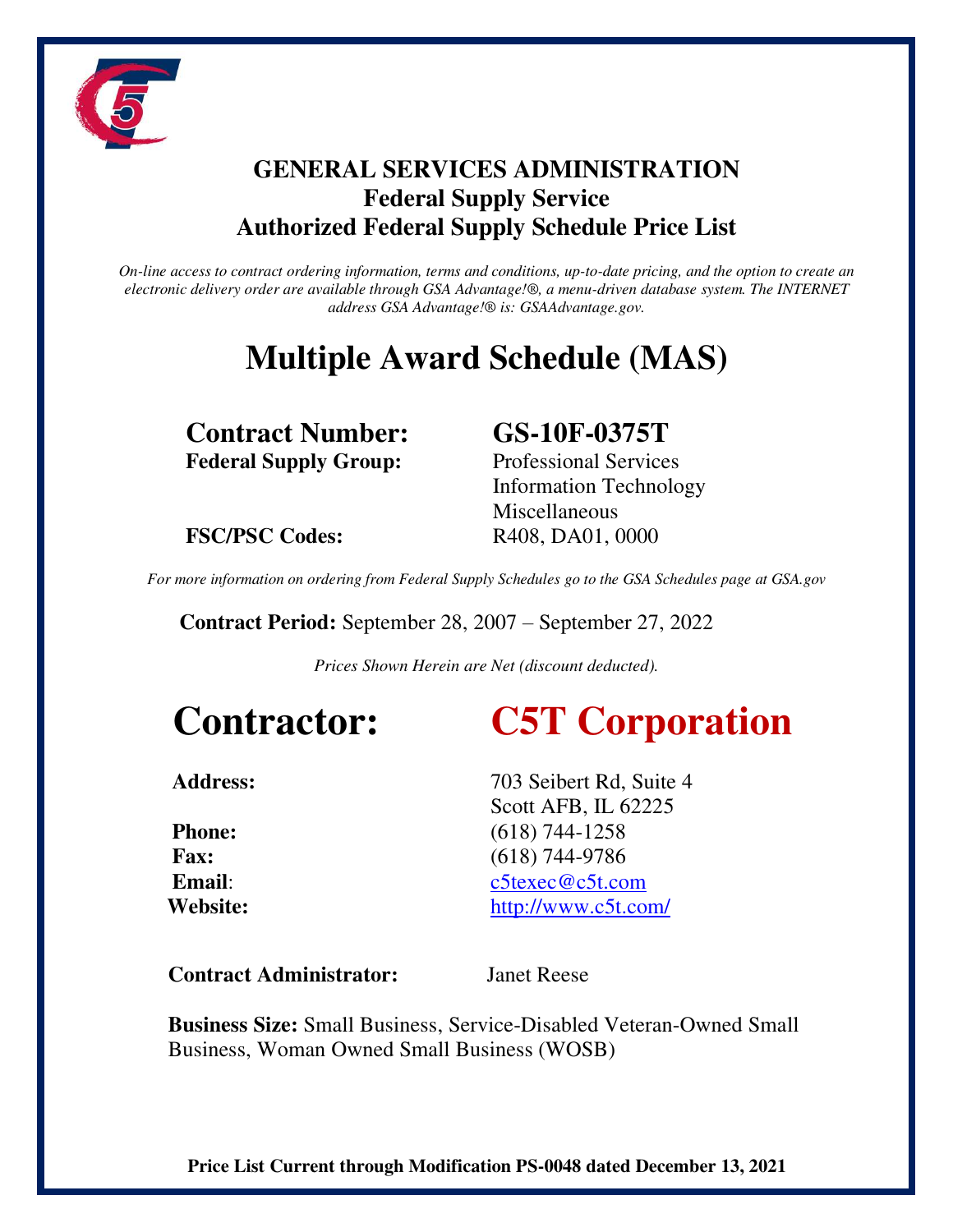

## **CUSTOMER INFORMATION**

**1a. Table of awarded special item number(s) with appropriate cross-reference to item descriptions and awarded price(s).** 

| <b>Special</b><br><b>Item Number</b> | <b>Special Item</b><br><b>Number Description</b>                                                                                           | <b>Awarded</b><br><b>Pricing</b><br>Page | <b>Awarded Labor</b><br><b>Descriptions</b><br>Page |
|--------------------------------------|--------------------------------------------------------------------------------------------------------------------------------------------|------------------------------------------|-----------------------------------------------------|
| 541611                               | Management and Financial Consulting, Acquisition<br>and Grants Management Support, and Business<br>Program and Project Management Services | 5                                        | $6-15$                                              |
| 54151S/STLOC                         | <b>Information Technology Professional Services</b>                                                                                        | $16-17$                                  | $18 - 25$                                           |
| <b>OLM/STLOC</b>                     | Order-Level Materials (OLM)                                                                                                                | Defined at<br>Order Level                | Define at Order<br>Level                            |

**1b. Identification of the lowest priced model number and lowest unit price for that model for each special item number awarded in the contract. This price is the Government price based on a unit of one, exclusive of any quantity/dollar volume, prompt payment, or any other concession affecting price. Those contracts that have unit prices based on the geographic location of the customer, should show the range of the lowest price, and cite the areas to which the prices apply.** Not Applicable

**1c. If the Contractor is proposing hourly rates, a description of all corresponding commercial job titles, experience, functional responsibility and education for those types of employees or subcontractors who will perform services shall be provided.** Please refer to pages 6-15 & 18-25

#### **2. Maximum Order**

| <b>Special Item Number</b> | <b>Maximum Order</b> |
|----------------------------|----------------------|
| 541611                     | \$1,000,000          |
| 54151S/STLOC               | \$500,000            |
| OL M                       | \$250,000            |

### **3. Minimum Order** - \$100.00

**4. Geographic Coverage (delivery area)** – FOB Destination, Domestic Delivery 50 States, US Territories, to include Puerto Rico and Washington D.C.

**5. Point of Production** – Services under this contract can be provided at Government or Contractor sites. Contractor site is:

> C5T Corporation 703 Seibert Rd, Suite 4 Scott AFB, IL 62225-1519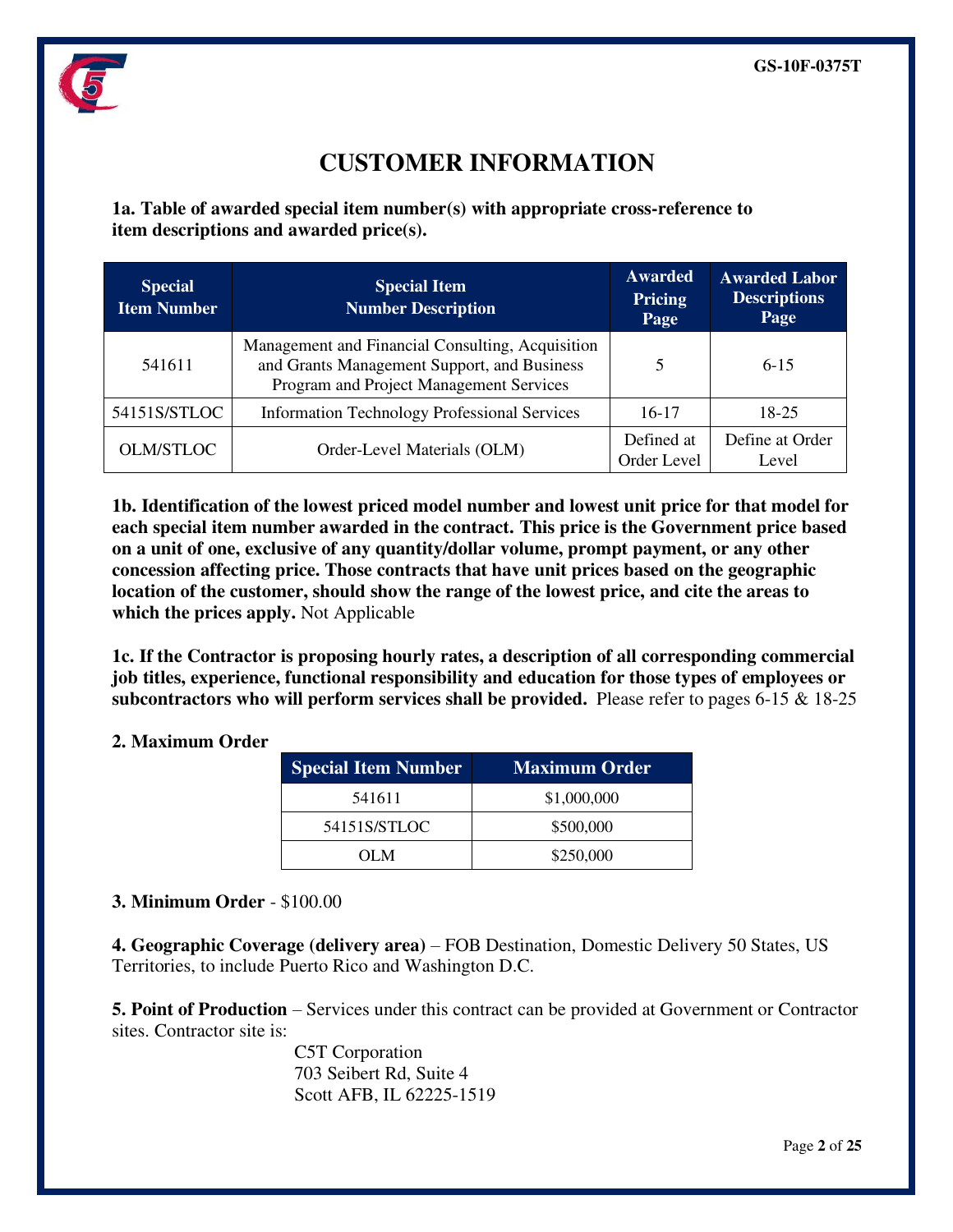

**6. Discount from List Prices or Statement of Net Price** – Prices Shown Herein are Net (discount deducted).

**7. Quantity Discounts** – None Offered

**8. Prompt Payment Terms** – Net 30 days. Information for Ordering Offices: Prompt payment terms cannot be negotiated out of the contractual agreement in exchange for other concessions.

**9. Foreign Items** – Not applicable

**10a. Time of Delivery** – To be negotiated per each delivery order between contracting agency and contractor.

**10b. Expedited Delivery** – Contact Contractor

**10c. Overnight and Two-day Delivery** – Not Applicable

**10d. Urgent Requirements** – Please note the Urgent Requirements clause of this contract and contact contractor.

**11. F.O.B. Point(s)** – Destination

**12a. Ordering Address** –

703 Seibert Rd, Suite 4 Scott AFB, IL 62225-1519 Phone: (618) 744-1258 Email: [gsaorder@c5t.com](mailto:gsaorder@c5t.com)

**12b. Ordering procedures: For supplies and services, the ordering procedures, information on Blanket Purchase Agreements (BPA's) are found in Federal Acquisition Regulation (FAR) 8.405-3.**

| 13. Payment Address - | C5T Corporation          |
|-----------------------|--------------------------|
|                       | 703 Seibert Rd, Suite 4  |
|                       | Scott AFB, IL 62225-1519 |

**14. Warranty Provision** – Not Applicable

**15. Export Packing Charges** – Not Applicable

**16. Terms and Conditions of Rental, Maintenance, and Repair** – Not Applicable

**17. Terms and Conditions of Installation** – Not Applicable

**18a. Terms and conditions of repair parts indicating date of parts price lists and any discounts from list prices** – Not Applicable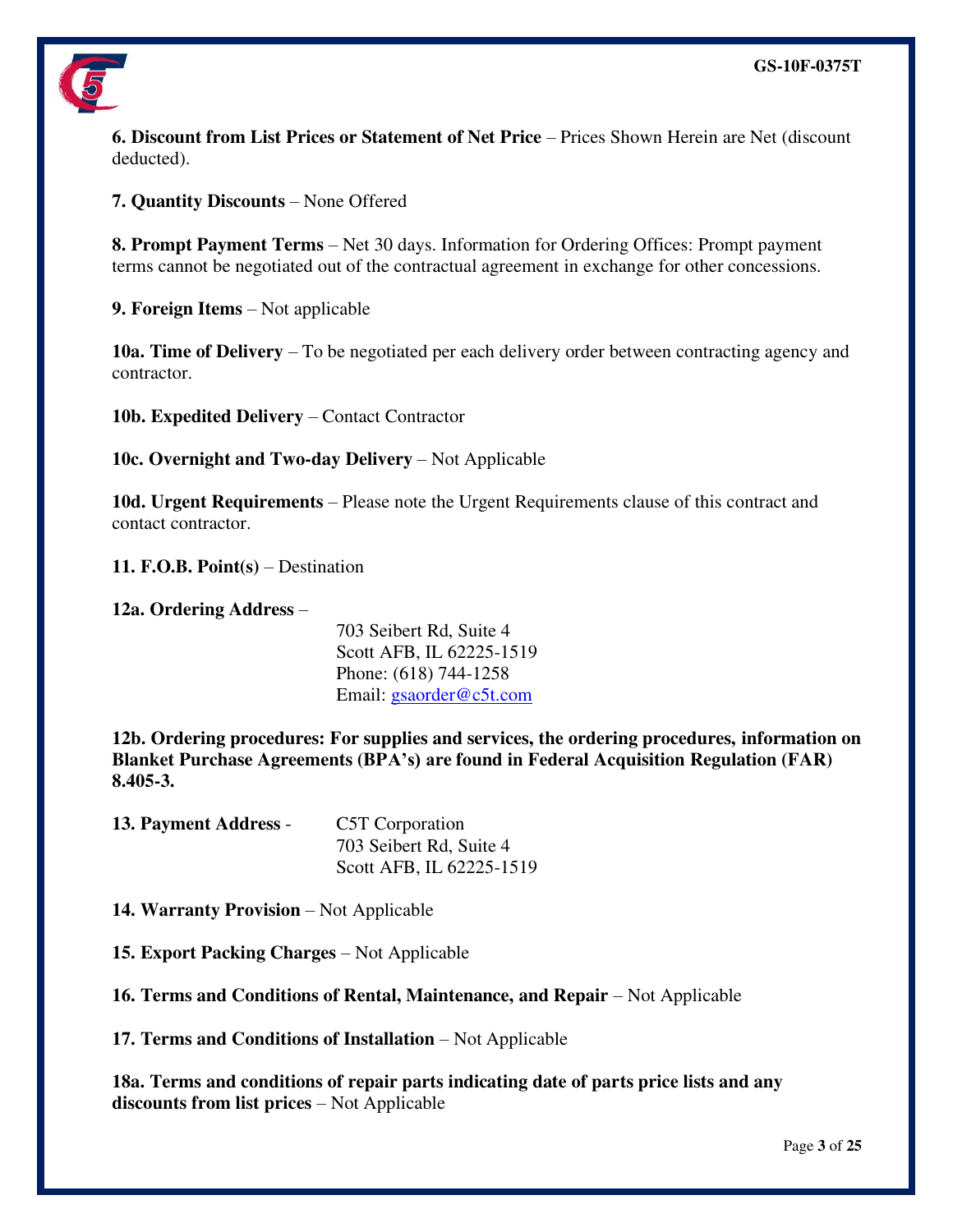

**18b. Terms and Conditions for Any Other Services** – Not Applicable

**19. List of Service and Distribution Points** – Not Applicable

**20. List of Participating Dealers** – Not Applicable

**21. Preventive Maintenance** – Not Applicable

**22a. Special attributes such as environmental attributes (e.g., recycled content, energy efficiency, and/or reduced pollutants).** – Not Applicable

**22b. If applicable, indicate that Section 508 compliance information is available on Electronic and Information Technology (EIT) supplies and services and show where full details can be found (e.g. contractor's website or other location.) The EIT standards can be found at: [www.Section508.gov/.](http://www.section508.gov/)** Contact Contractor

**23. Unique Entity Identifier (UEI) Number** – 175968366

**24. Notification regarding registration in System for Award Management (SAM) database.** – C5T Corporation *is* registered in the SAM database.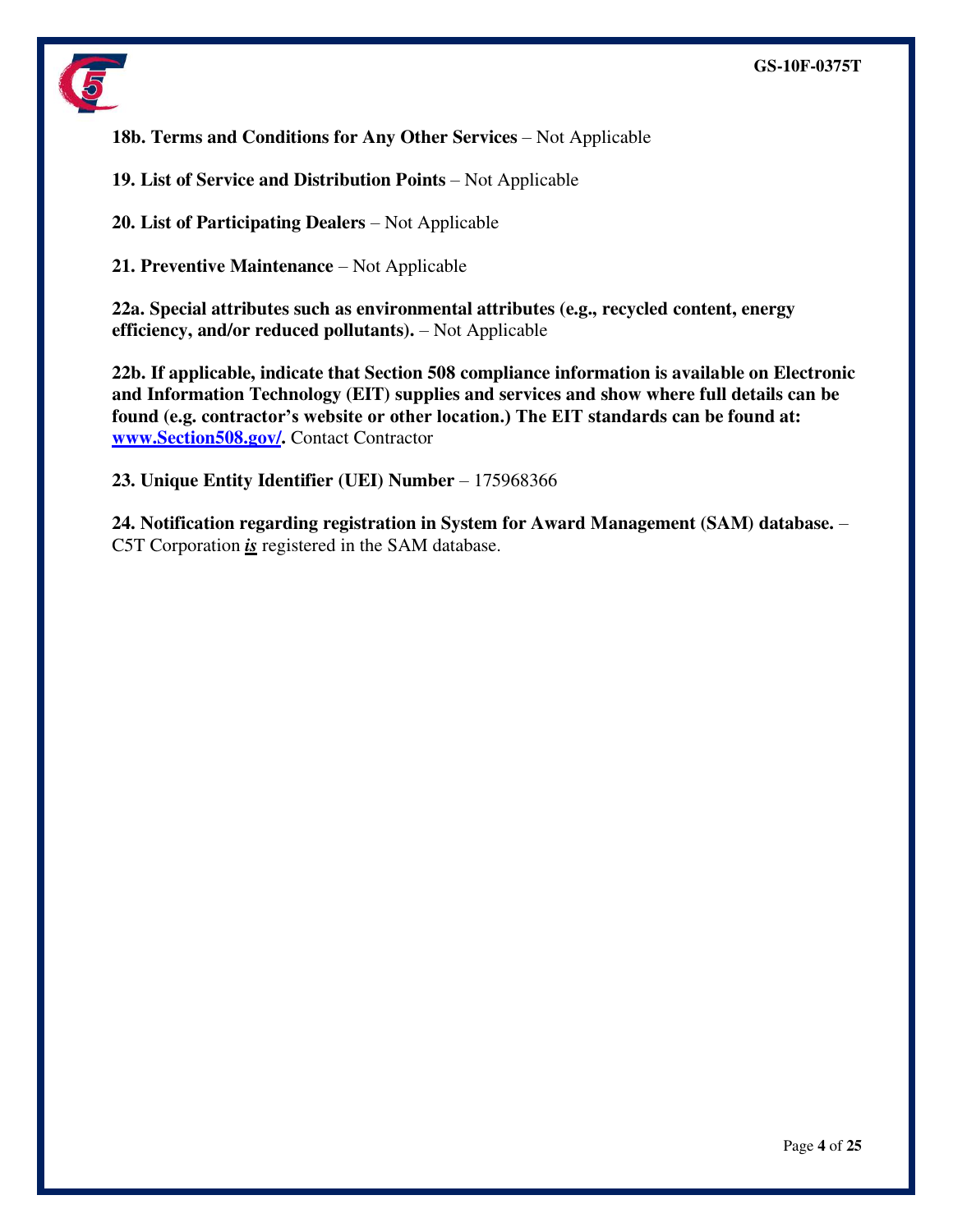

| <b>Labor Category</b>          | <b>GSA Price</b><br><b>Client Site</b> | <b>GSA Price</b><br><b>C5T Site</b> |
|--------------------------------|----------------------------------------|-------------------------------------|
| Manager/Consultant, Assoc      | \$40.20                                | \$43.80                             |
| Manager/Consultant, Lev 1      | \$46.23                                | \$50.36                             |
| Manager/Consultant, Lev 2      | \$53.17                                | \$57.92                             |
| Manager/Consultant, Lev 3      | \$61.14                                | \$66.61                             |
| Manager/Consultant, Lev 4      | \$70.30                                | \$76.60                             |
| Manager/Consultant, Lev 5      | \$77.34                                | \$84.26                             |
| Manager/Consultant, Lev 6      | \$85.07                                | \$92.69                             |
| Manager/Consultant, Lev 7      | \$93.58                                | \$101.96                            |
| Manager/Consultant, Lev 8      | \$102.94                               | \$112.15                            |
| Manager/Consultant, Lev 9      | \$113.23                               | \$123.36                            |
| Manager/Consultant, Sr Lev1    | \$124.55                               | \$135.70                            |
| Manager/Consultant, Sr Lev2    | \$137.01                               | \$149.27                            |
| Manager/Consultant, Prin Lev 1 | \$150.71                               | \$164.20                            |
| Manager/Consultant, Prin Lev 2 | \$165.78                               | \$180.62                            |
| Manager/Consultant, Prin Lev 3 | \$182.36                               | \$198.68                            |
| Manager/Consultant, Exec Lev 1 | \$200.59                               | \$218.55                            |
| Manager/Consultant, Exec Lev 2 | \$220.66                               | \$240.40                            |
| Manager/Consultant, Sr Exec    | \$242.72                               | \$264.44                            |

## **SIN 541611 GSA APPROVED PRICING**

The Service Contract Labor Standards (SCLS) is applicable to this contract as it applies to the entire Multiple Award Schedule and all services provided. While no specific labor categories have been identified as being subject to SCLS due to exemptions for professional employees (FAR 22.1101, 22.1102 and 29 CRF 541.300), this contract still maintains the provisions and protections for SCLS eligible labor categories. If and / or when the contractor adds SCLS labor categories / employees to the contract through the modification process, the contractor must inform the Contracting Officer and establish a SCLS matrix identifying the GSA labor category titles, the occupational code, SCLS labor category titles and the applicable WD number. Failure to do so may result in cancellation of the contract.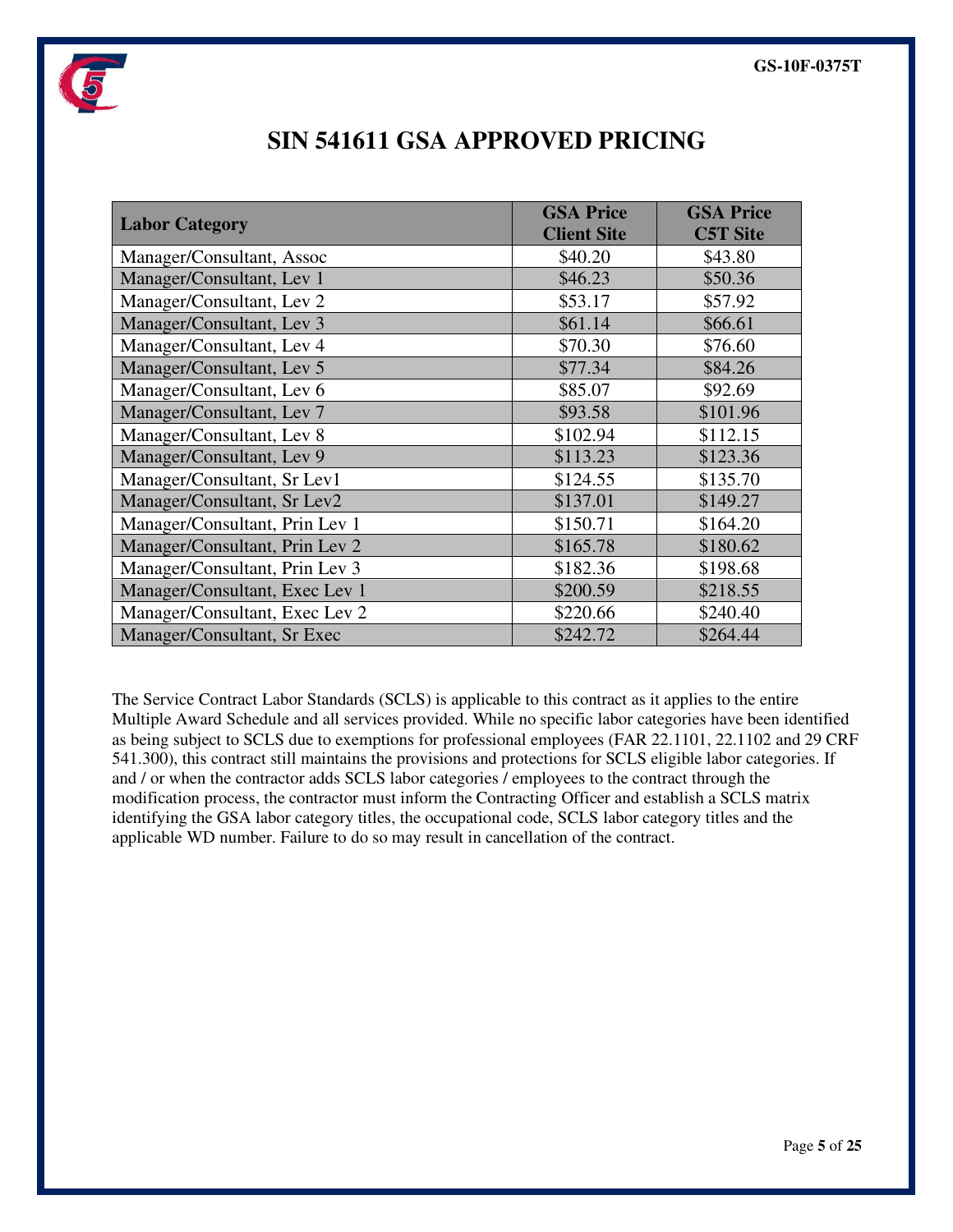

## **SIN 541611 LABOR CATEGORY DESCRIPTIONS**

The following substitution of education experience with the work experience applies:

#### **Experience Sub:**

Master's Degree  $+2$  additional years of experience = Doctorate's Degree Bachelor's Degree  $+ 2$  additional years of experience  $=$  Master's Degree Associate's Degree  $+3$  additional years of experience  $=$  Bachelor's Degree HS Diploma or  $GED + 2$  additional years of experience = Associate's Degree

#### **Education Sub:**

A Doctoral Degree may be substituted for 2 years of required experience with a Master's Degree or 6 years with a Bachelor's Degree

A Master's Degree may be substituted for 2 years of required experience with a Bachelor's Degree A Bachelor's Degree may be substituted for 3 years of required experience with an Associate's Degree.

An Associate's Degree may be substituted for 2 years of required experience with a HS Diploma or GED.

|                      | <b>Labor Category Title: Manager/Consultant, Assoc</b>                               |
|----------------------|--------------------------------------------------------------------------------------|
| <b>Minimum</b>       | 2 years                                                                              |
| <b>Experience:</b>   |                                                                                      |
| <b>Minimum</b>       | <b>Associates Degree</b>                                                             |
| <b>Education:</b>    |                                                                                      |
| <b>Functional</b>    | Performs non-routine functional activities of a project by providing management      |
| <b>Requirements:</b> | and technical direction to project personnel. Exercises independent judgment, as     |
|                      | well as a high level of analytical skill in solving non-routine technical,           |
|                      | administrative and managerial problems. Responsible for all aspects of project       |
|                      | performance and assists in the overall direction to all project-level activities and |
|                      | personnel. Responsible for assisting in all aspects of project performance (i.e.,    |
|                      | technical, contractual, administrative. financial). Supervises personnel involved in |
|                      | all aspects of project activity. Organizes and assigns responsibilities to           |
|                      | subordinates and oversees the successful completion of ail assigned tasks.           |
|                      | Establishes and maintains technical and financial reports in order to show progress  |
|                      | to Division management and customers. Maintains customer contacts to ensure          |
|                      | conformity to all contractual obligations. Assumes the initiative and provides       |
|                      | support to marketing personnel in identifying future requirements. Ensures the       |
|                      | development, maintenance, and implementation of a Project Management Plan; a         |
|                      | document which guides the performance of ail functional activities performed on      |
|                      | the Project. Has clearance or ability to get clearance at the level of task          |
|                      | requirement.                                                                         |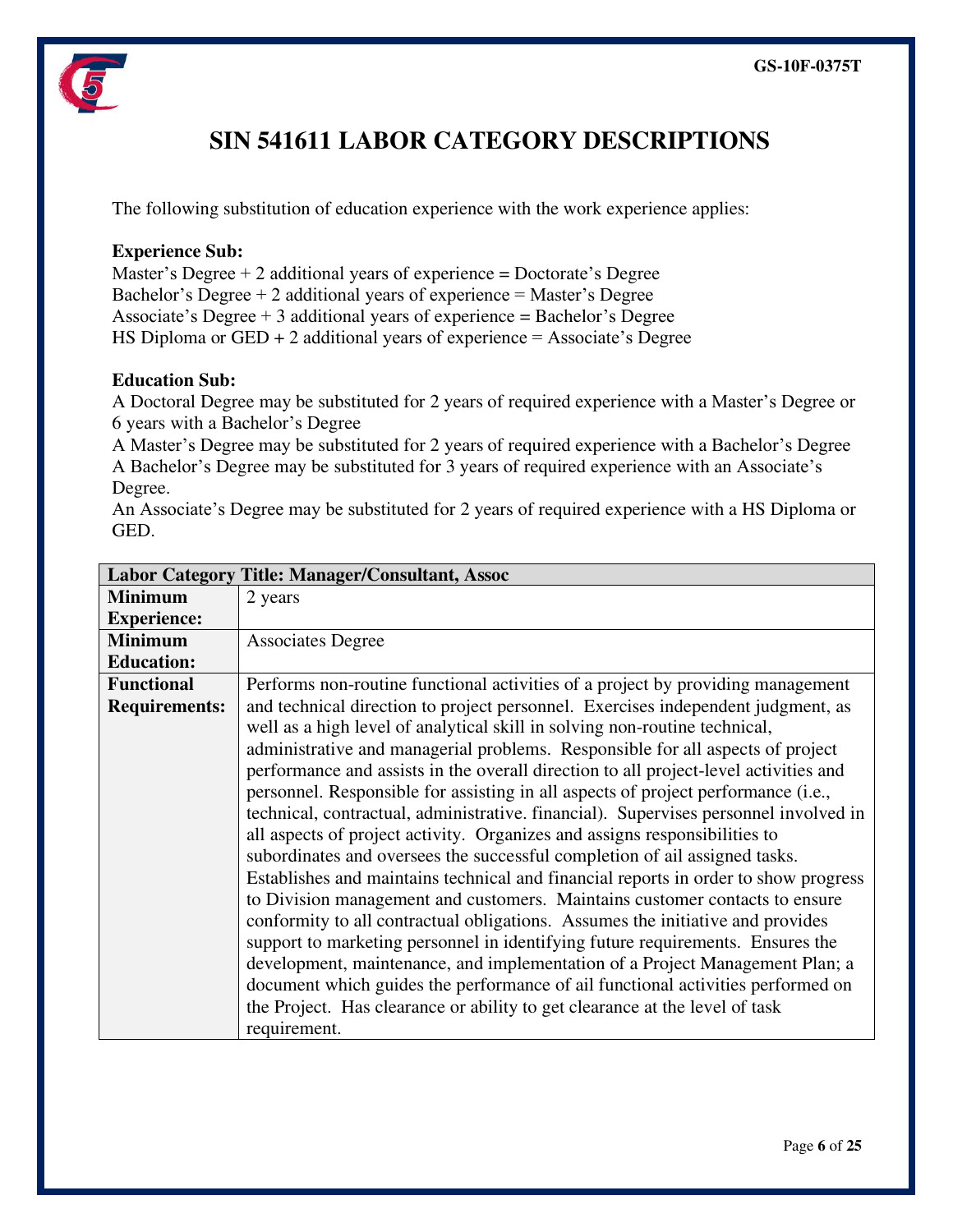

|                      | Labor Category Title: Manager/Consultant, Lev 1                                       |
|----------------------|---------------------------------------------------------------------------------------|
| <b>Minimum</b>       | 4 years                                                                               |
| <b>Experience:</b>   |                                                                                       |
| <b>Minimum</b>       | <b>Associate Degree</b>                                                               |
| <b>Education:</b>    |                                                                                       |
| <b>Functional</b>    | Performs non-routine functional activities of a project by providing management       |
| <b>Requirements:</b> | and technical direction to project personnel. Exercises independent judgment, as      |
|                      | well as a high level of analytical skill in solving non-routine technical,            |
|                      | administrative and managerial problems. Responsible for all aspects of project        |
|                      | performance and assists in the overall direction to all project-level activities and  |
|                      | personnel. Responsible for assisting in all aspects of project performance (i.e.,     |
|                      | technical, contractual, administrative. financial). Supervises personnel involved in  |
|                      | all aspects of project activity. Organizes and assigns responsibilities to            |
|                      | subordinates and oversees the successful completion of ail assigned tasks.            |
|                      | Establishes and maintains technical and financial reports in order to show progress   |
|                      | to Division management and customers. Maintains customer contacts to ensure           |
|                      | conformity to all contractual obligations. Assumes the initiative and provides        |
|                      | support to marketing personnel in identifying future requirements.                    |
|                      | Ensures the development, maintenance, and implementation of a Project                 |
|                      | Management Plan; a document which guides the performance of ail functional            |
|                      | activities performed on the Project. Has clearance or ability to get clearance at the |
|                      | level of task requirement.                                                            |

|                      | Labor Category Title: Manager/Consultant, Lev 2                                      |
|----------------------|--------------------------------------------------------------------------------------|
| <b>Minimum</b>       | 5 years                                                                              |
| <b>Experience:</b>   |                                                                                      |
| <b>Minimum</b>       | <b>Associate Degree</b>                                                              |
| <b>Education:</b>    |                                                                                      |
| <b>Functional</b>    | Performs non-routine functional activities of a project by providing management      |
| <b>Requirements:</b> | and technical direction to project personnel. Exercises independent judgment, as     |
|                      | well as a high level of analytical skill in solving non-routine technical,           |
|                      | administrative and managerial problems. Responsible for all aspects of project       |
|                      | performance and assists in the overall direction to all project-level activities and |
|                      | personnel. Responsible for assisting in all aspects of project performance (i.e.,    |
|                      | technical, contractual, administrative. financial). Supervises personnel involved in |
|                      | all aspects of project activity. Organizes and assigns responsibilities to           |
|                      | subordinates and oversees the successful completion of ail assigned tasks.           |
|                      | Establishes and maintains technical and financial reports in order to show progress  |
|                      | to Division management and customers. Maintains customer contacts to ensure          |
|                      | conformity to all contractual obligations. Assumes the initiative and provides       |
|                      | support to marketing personnel in identifying future requirements. Ensures the       |
|                      | development, maintenance, and implementation of a Project Management Plan; a         |
|                      | document which guides the performance of ail functional activities performed on      |
|                      | the Project. Has clearance or ability to get clearance at the level of task          |
|                      | requirement.                                                                         |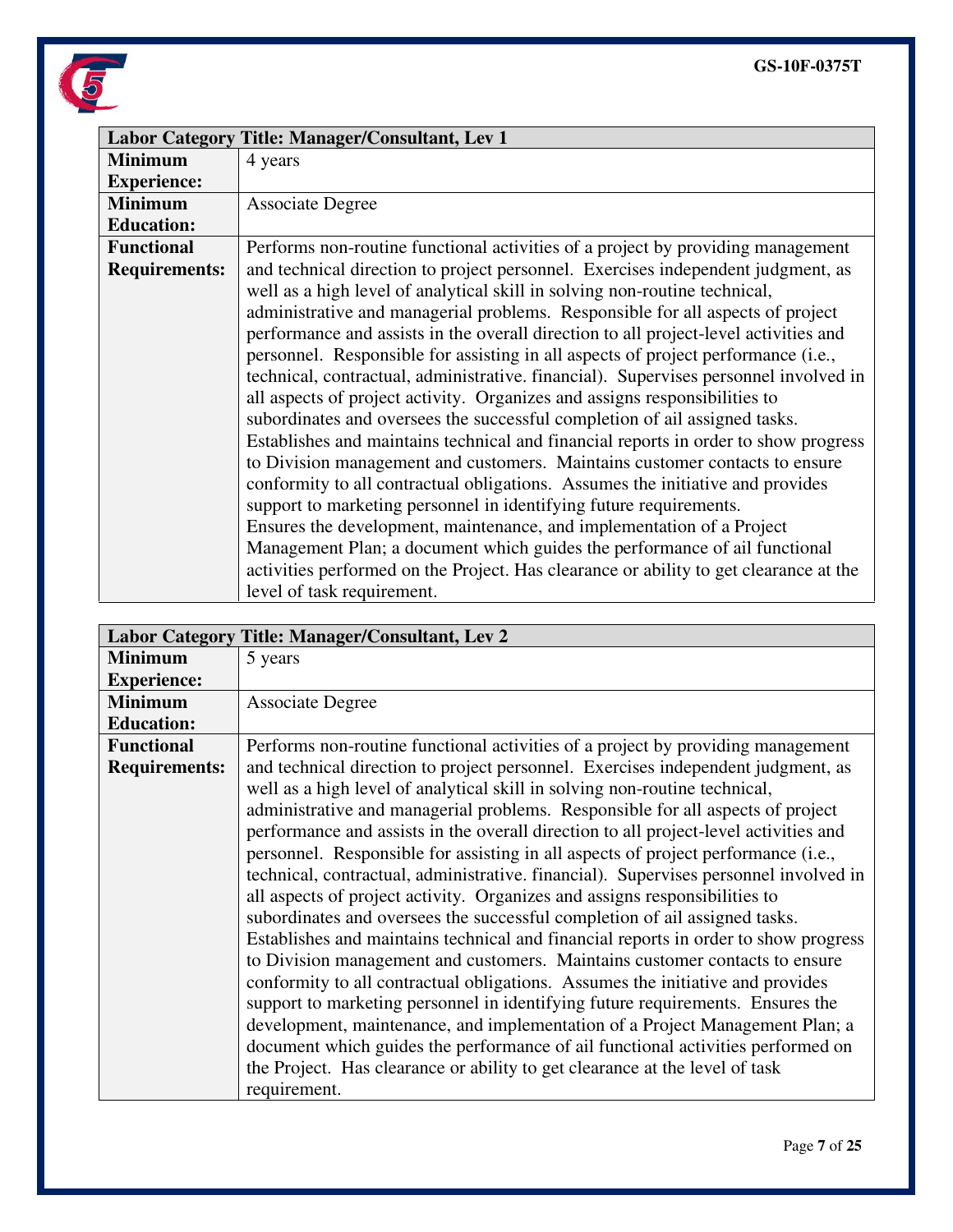

|                      | Labor Category Title: Manager/Consultant, Lev 3                                      |
|----------------------|--------------------------------------------------------------------------------------|
| <b>Minimum</b>       | 4 years                                                                              |
| <b>Experience:</b>   |                                                                                      |
| <b>Minimum</b>       | Bachelor's Degree                                                                    |
| <b>Education:</b>    |                                                                                      |
| <b>Functional</b>    | Performs complex functional activities of the project by providing management        |
| <b>Requirements:</b> | and technical direction to project personnel. Regularly exercises independent        |
|                      | judgment, as well as high level of analytic skill, in solving complex technical,     |
|                      | administrative, and managerial problems. Provides overall direction for all          |
|                      | project-level activities. Responsible for all aspects of project performance (i.e.,  |
|                      | technical, contractual, administrative, financial). Manages and supervises           |
|                      | personnel involved in all aspects of project activity. Organizes and assigns         |
|                      | responsibilities to subordinates and oversees the successful completion of all       |
|                      | assigned tasks. Establishes and maintains technical and financial reports in order   |
|                      | to show progress to division management and customers. Maintains customer            |
|                      | contacts to ensure conformity to all contractual obligations. Assumes the initiative |
|                      | and provides support to marketing personnel in identifying new business              |
|                      | requirements. Ensures the development, maintenance, and implementation of a          |
|                      | Program Management Plan; a document which guides the performance of all              |
|                      | functional activities performed on the Project. Has clearance or ability to get      |
|                      | clearance at the level of task requirement.                                          |

|                      | Labor Category Title: Manager/Consultant, Lev 4                                      |
|----------------------|--------------------------------------------------------------------------------------|
| <b>Minimum</b>       | 5 years                                                                              |
| <b>Experience:</b>   |                                                                                      |
| <b>Minimum</b>       | <b>Bachelor Degree</b>                                                               |
| <b>Education:</b>    |                                                                                      |
| <b>Functional</b>    | Performs complex functional activities of the project by providing management        |
| <b>Requirements:</b> | and technical direction to project personnel. Regularly exercises independent        |
|                      | judgment, as well as high level of analytic skill, in solving complex technical,     |
|                      | administrative, and managerial problems. Provides overall direction for all          |
|                      | project-level activities. Responsible for all aspects of project performance (i.e.,  |
|                      | technical, contractual, administrative, financial). Manages and supervises           |
|                      | personnel involved in all aspects of project activity. Organizes and assigns         |
|                      | responsibilities to subordinates and oversees the successful completion of all       |
|                      | assigned tasks. Establishes and maintains technical and financial reports in order   |
|                      | to show progress to division management and customers. Maintains customer            |
|                      | contacts to ensure conformity to all contractual obligations. Assumes the initiative |
|                      | and provides support to marketing personnel in identifying new business              |
|                      | requirements. Ensures the development, maintenance, and implementation of a          |
|                      | Program Management Plan; a document which guides the performance of all              |
|                      | functional activities performed on the Project. Has clearance or ability to get      |
|                      | clearance at the level of task requirement.                                          |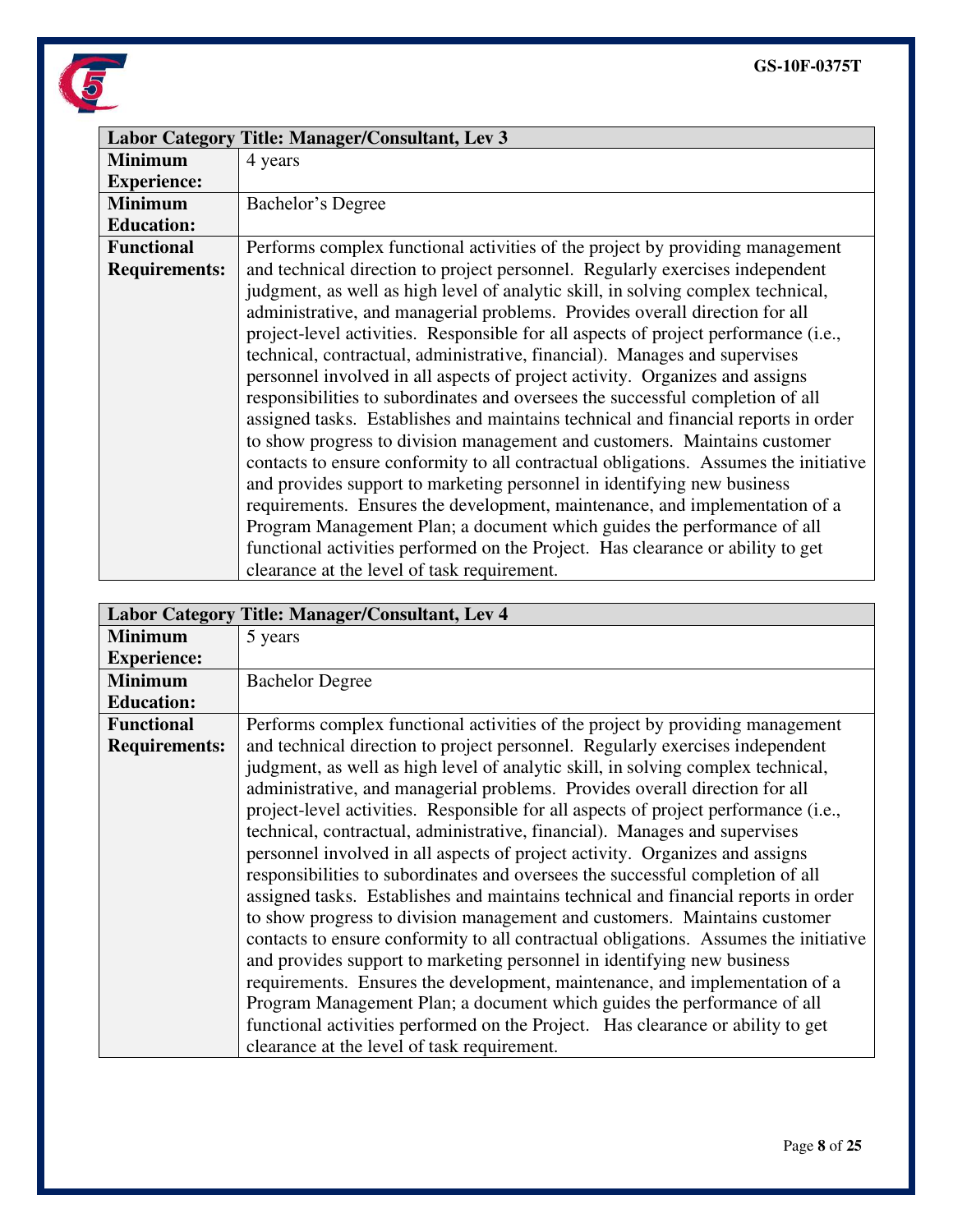

|                      | Labor Category Title: Manager/Consultant, Lev 5                                      |
|----------------------|--------------------------------------------------------------------------------------|
| <b>Minimum</b>       | 6 years                                                                              |
| <b>Experience:</b>   |                                                                                      |
| <b>Minimum</b>       | <b>Bachelor Degree</b>                                                               |
| <b>Education:</b>    |                                                                                      |
| <b>Functional</b>    | Performs complex functional activities of the project by providing management        |
| <b>Requirements:</b> | and technical direction to project personnel. Regularly exercises independent        |
|                      | judgment, as well as high level of analytic skill, in solving complex technical,     |
|                      | administrative, and managerial problems. Provides overall direction for all          |
|                      | project-level activities. Responsible for all aspects of project performance (i.e.,  |
|                      | technical, contractual, administrative, financial). Manages and supervises           |
|                      | personnel involved in all aspects of project activity. Organizes and assigns         |
|                      | responsibilities to subordinates and oversees the successful completion of all       |
|                      | assigned tasks. Establishes and maintains technical and financial reports in order   |
|                      | to show progress to division management and customers. Maintains customer            |
|                      | contacts to ensure conformity to all contractual obligations. Assumes the initiative |
|                      | and provides support to marketing personnel in identifying new business              |
|                      | requirements. Ensures the development, maintenance, and implementation of a          |
|                      | Program Management Plan; a document which guides the performance of all              |
|                      | functional activities performed on the Project. Has clearance or ability to get      |
|                      | clearance at the level of task requirement.                                          |
|                      |                                                                                      |

|                      | Labor Category Title: Manager/Consultant, Lev 6                                    |
|----------------------|------------------------------------------------------------------------------------|
| <b>Minimum</b>       | 7 years                                                                            |
| <b>Experience:</b>   |                                                                                    |
| <b>Minimum</b>       | <b>Bachelor Degree</b>                                                             |
| <b>Education:</b>    |                                                                                    |
| <b>Functional</b>    | Provides management and technical direction to multiple complex project            |
| <b>Requirements:</b> | personnel. Regularly exercises independent judgment, as well as high level of      |
|                      | analytical skill, in solving complex and unusual technical, administrative, and    |
|                      | managerial problems. Provides overall direction of program activities.             |
|                      | Responsible for all aspects of performance (i.e., technical, contractual,          |
|                      | administrative, financial). Consults with the customer to ensure conformity to     |
|                      | contractual obligations. Establishes and maintains technical and financial reports |
|                      | in order to show progress of projects to management and customers. Organizes       |
|                      | and assigns responsibilities to subordinates and oversees the successful           |
|                      | completion of all assigned tasks. Assumes the initiative and provides support to   |
|                      | Marketing personnel in identifying and acquiring potential business. Ensures the   |
|                      | development, maintenance, and implementation of a Program Management Plan; a       |
|                      | document which guides the performance of all functional activities performed.      |
|                      | Ensures that maximum service is obtained from all operations through efficient     |
|                      | use of personnel and equipment. Works with managers to develop operational         |
|                      | plans. Responsible for the leadership/training of line personnel. Has clearance or |
|                      | ability to get clearance at the level of task requirement.                         |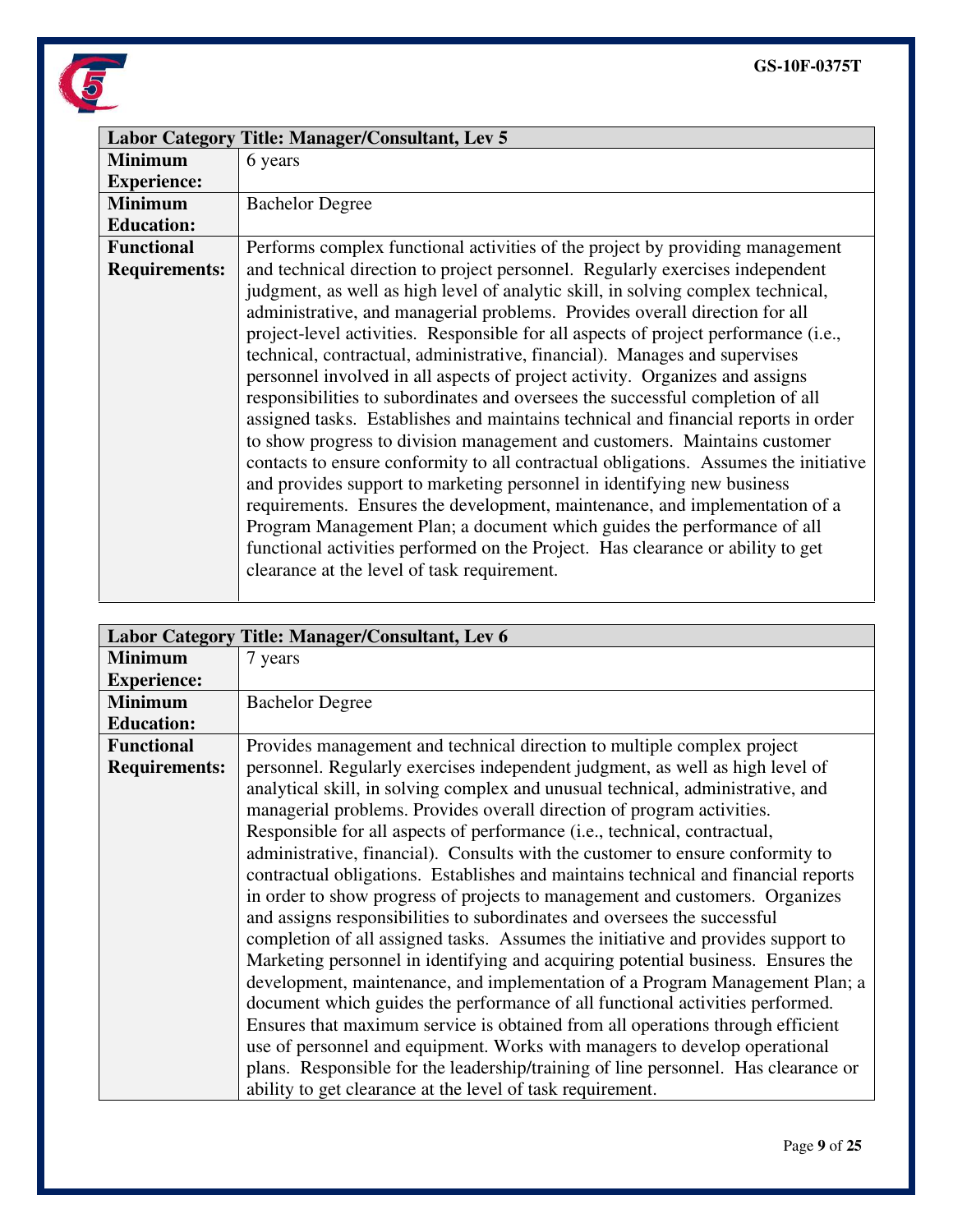

|                      | Labor Category Title: Manager/Consultant, Lev 7                                    |
|----------------------|------------------------------------------------------------------------------------|
| <b>Minimum</b>       | 8 years                                                                            |
| <b>Experience:</b>   |                                                                                    |
| <b>Minimum</b>       | <b>Bachelor Degree</b>                                                             |
| <b>Education:</b>    |                                                                                    |
| <b>Functional</b>    | Provides management and technical direction to multiple complex project            |
| <b>Requirements:</b> | personnel. Regularly exercises independent judgment, as well as high level of      |
|                      | analytical skill, in solving complex and unusual technical, administrative, and    |
|                      | managerial problems. Provides overall direction of program activities.             |
|                      | Responsible for all aspects of performance (i.e., technical, contractual,          |
|                      | administrative, financial). Consults with the customer to ensure conformity to     |
|                      | contractual obligations. Establishes and maintains technical and financial reports |
|                      | in order to show progress of projects to management and customers. Organizes       |
|                      | and assigns responsibilities to subordinates and oversees the successful           |
|                      | completion of all assigned tasks. Assumes the initiative and provides support to   |
|                      | Marketing personnel in identifying and acquiring potential business. Ensures the   |
|                      | development, maintenance, and implementation of a Program Management Plan; a       |
|                      | document which guides the performance of all functional activities performed.      |
|                      | Ensures that maximum service is obtained from all operations through efficient     |
|                      | use of personnel and equipment. Works with managers to develop operational         |
|                      | plans. Responsible for the leadership/training of line personnel.                  |
|                      | Has clearance or ability to get clearance at the level of task requirement.        |

|                      | Labor Category Title: Manager/Consultant, Lev 8                                    |  |  |  |  |  |  |
|----------------------|------------------------------------------------------------------------------------|--|--|--|--|--|--|
| <b>Minimum</b>       | 9 years                                                                            |  |  |  |  |  |  |
| <b>Experience:</b>   |                                                                                    |  |  |  |  |  |  |
| <b>Minimum</b>       | <b>Bachelor Degree</b>                                                             |  |  |  |  |  |  |
| <b>Education:</b>    |                                                                                    |  |  |  |  |  |  |
| <b>Functional</b>    | Provides management and technical direction to multiple complex project            |  |  |  |  |  |  |
| <b>Requirements:</b> | personnel. Regularly exercises independent judgment, as well as high level of      |  |  |  |  |  |  |
|                      | analytical skill, in solving complex and unusual technical, administrative, and    |  |  |  |  |  |  |
|                      | managerial problems. Provides overall direction of program activities.             |  |  |  |  |  |  |
|                      | Responsible for all aspects of performance (i.e., technical, contractual,          |  |  |  |  |  |  |
|                      | administrative, financial). Consults with the customer to ensure conformity to     |  |  |  |  |  |  |
|                      | contractual obligations. Establishes and maintains technical and financial reports |  |  |  |  |  |  |
|                      | in order to show progress of projects to management and customers. Organizes       |  |  |  |  |  |  |
|                      | and assigns responsibilities to subordinates and oversees the successful           |  |  |  |  |  |  |
|                      | completion of all assigned tasks. Assumes the initiative and provides support to   |  |  |  |  |  |  |
|                      | Marketing personnel in identifying and acquiring potential business. Ensures the   |  |  |  |  |  |  |
|                      | development, maintenance, and implementation of a Program Management Plan; a       |  |  |  |  |  |  |
|                      | document which guides the performance of all functional activities performed.      |  |  |  |  |  |  |
|                      | Ensures that maximum service is obtained from all operations through efficient     |  |  |  |  |  |  |
|                      | use of personnel and equipment. Works with managers to develop operational         |  |  |  |  |  |  |
|                      | plans. Responsible for the leadership/training of line personnel. Has clearance or |  |  |  |  |  |  |
|                      | ability to get clearance at the level of task requirement.                         |  |  |  |  |  |  |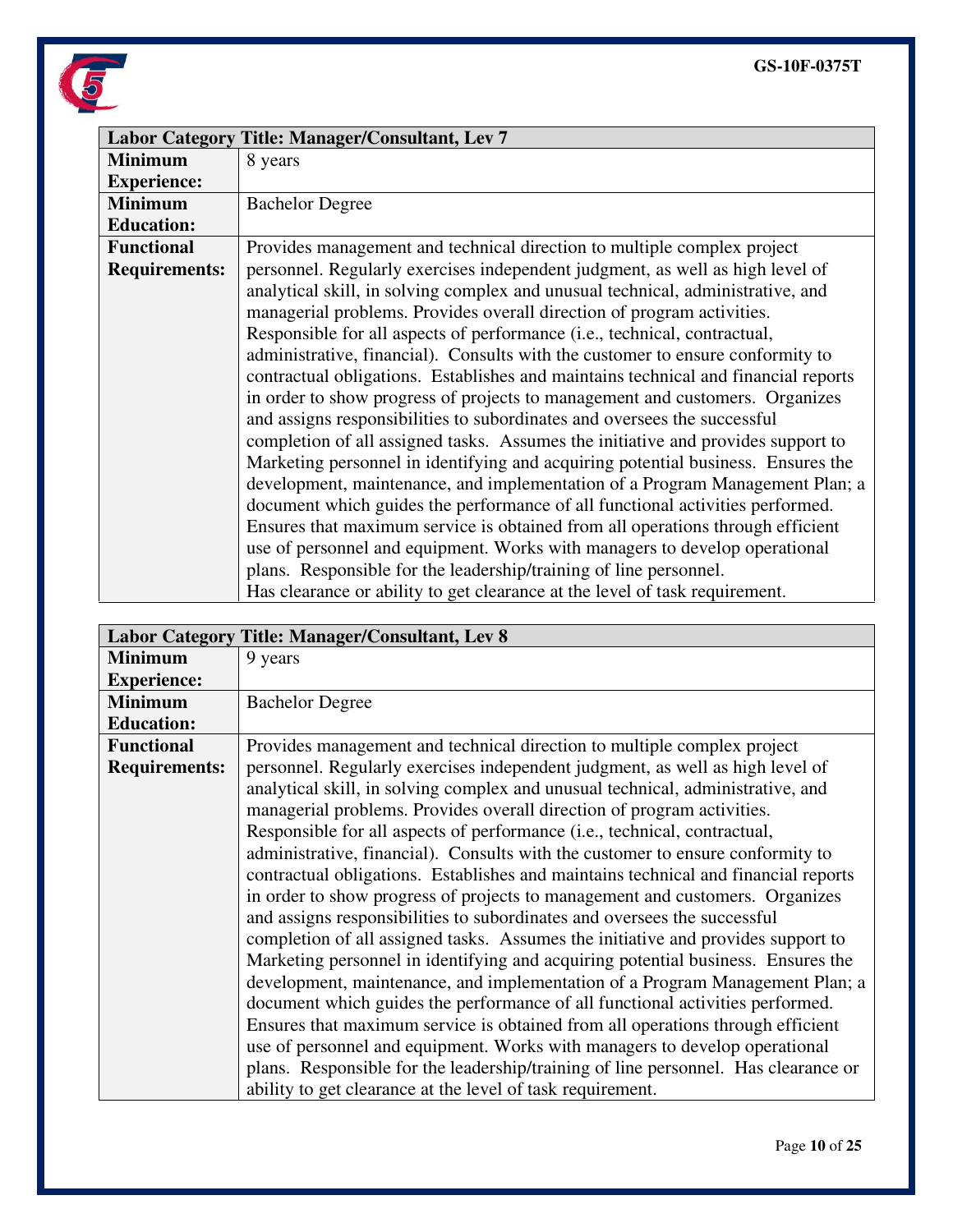

|                      | Labor Category Title: Manager/Consultant, Lev 9                                    |  |  |  |  |  |  |  |
|----------------------|------------------------------------------------------------------------------------|--|--|--|--|--|--|--|
| <b>Minimum</b>       | 10 years                                                                           |  |  |  |  |  |  |  |
| <b>Experience:</b>   |                                                                                    |  |  |  |  |  |  |  |
| <b>Minimum</b>       | <b>Bachelor Degree</b>                                                             |  |  |  |  |  |  |  |
| <b>Education:</b>    |                                                                                    |  |  |  |  |  |  |  |
| <b>Functional</b>    | Provides management and technical direction to multiple complex project            |  |  |  |  |  |  |  |
| <b>Requirements:</b> | personnel. Regularly exercises independent judgment, as well as high level of      |  |  |  |  |  |  |  |
|                      | analytical skill, in solving complex and unusual technical, administrative, and    |  |  |  |  |  |  |  |
|                      | managerial problems. Provides overall direction of program activities.             |  |  |  |  |  |  |  |
|                      | Responsible for all aspects of performance (i.e., technical, contractual,          |  |  |  |  |  |  |  |
|                      | administrative, financial). Consults with the customer to ensure conformity to     |  |  |  |  |  |  |  |
|                      | contractual obligations. Establishes and maintains technical and financial reports |  |  |  |  |  |  |  |
|                      | in order to show progress of projects to management and customers. Organizes       |  |  |  |  |  |  |  |
|                      | and assigns responsibilities to subordinates and oversees the successful           |  |  |  |  |  |  |  |
|                      | completion of all assigned tasks. Assumes the initiative and provides support to   |  |  |  |  |  |  |  |
|                      | marketing personnel in identifying and acquiring potential business. Ensures the   |  |  |  |  |  |  |  |
|                      | development, maintenance, and implementation of a Program Management Plan; a       |  |  |  |  |  |  |  |
|                      | document which guides the performance of all functional activities performed.      |  |  |  |  |  |  |  |
|                      | Ensures that maximum service is obtained from all operations through efficient     |  |  |  |  |  |  |  |
|                      | use of personnel and equipment. Works with managers to develop operational         |  |  |  |  |  |  |  |
|                      | plans. Responsible for the leadership/training of line personnel. Has clearance or |  |  |  |  |  |  |  |
|                      | ability to get clearance at the level of task requirement.                         |  |  |  |  |  |  |  |

|                      | Labor Category Title: Manager/Consultant, Sr - Lev 1                               |  |  |  |  |  |  |  |
|----------------------|------------------------------------------------------------------------------------|--|--|--|--|--|--|--|
| <b>Minimum</b>       | 9 years                                                                            |  |  |  |  |  |  |  |
| <b>Experience:</b>   |                                                                                    |  |  |  |  |  |  |  |
| <b>Minimum</b>       | <b>Master Degree</b>                                                               |  |  |  |  |  |  |  |
| <b>Education:</b>    |                                                                                    |  |  |  |  |  |  |  |
| <b>Functional</b>    | Provides management and technical direction to multiple complex project            |  |  |  |  |  |  |  |
| <b>Requirements:</b> | personnel. Regularly exercises independent judgment, as well as high level of      |  |  |  |  |  |  |  |
|                      | analytical skill, in solving complex and unusual technical, administrative, and    |  |  |  |  |  |  |  |
|                      | managerial problems. Provides overall direction of program activities.             |  |  |  |  |  |  |  |
|                      | Responsible for all aspects of performance (i.e., technical, contractual,          |  |  |  |  |  |  |  |
|                      | administrative, financial). Consults with the customer to ensure conformity to     |  |  |  |  |  |  |  |
|                      | contractual obligations. Establishes and maintains technical and financial reports |  |  |  |  |  |  |  |
|                      | in order to show progress of projects to management and customers. Organizes       |  |  |  |  |  |  |  |
|                      | and assigns responsibilities to subordinates and oversees the successful           |  |  |  |  |  |  |  |
|                      | completion of all assigned tasks. Assumes the initiative and provides support to   |  |  |  |  |  |  |  |
|                      | Marketing personnel in identifying and acquiring potential business. Ensures the   |  |  |  |  |  |  |  |
|                      | development, maintenance, and implementation of a Program Management Plan; a       |  |  |  |  |  |  |  |
|                      | document which guides the performance of all functional activities performed.      |  |  |  |  |  |  |  |
|                      | Ensures that maximum service is obtained from all operations through efficient     |  |  |  |  |  |  |  |
|                      | use of personnel and equipment. Works with managers to develop operational         |  |  |  |  |  |  |  |
|                      | plans. Responsible for the leadership/training of line personnel. Has clearance or |  |  |  |  |  |  |  |
|                      | ability to get clearance at the level of task requirement.                         |  |  |  |  |  |  |  |
|                      |                                                                                    |  |  |  |  |  |  |  |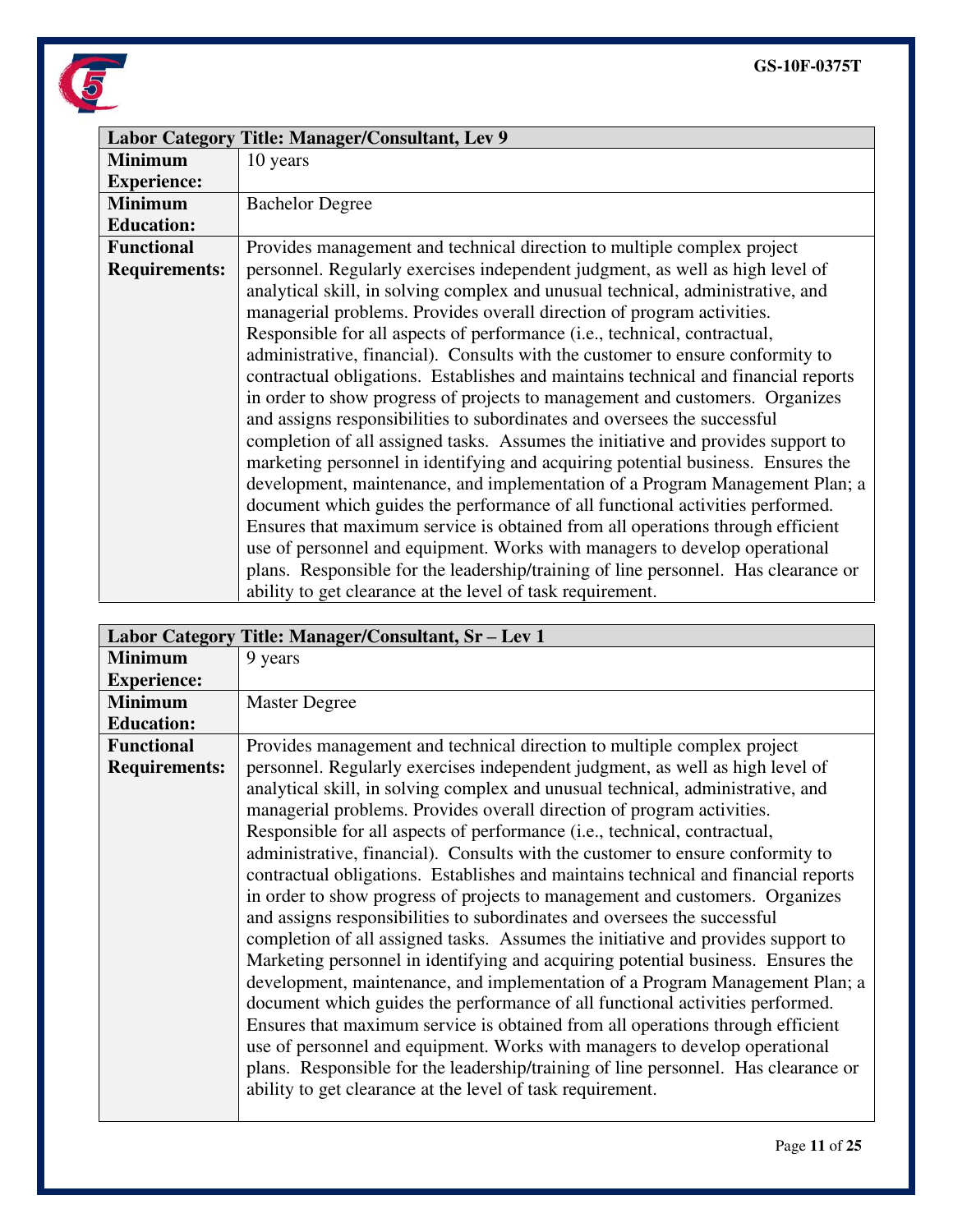

|                      | Labor Category Title: Manager/Consultant, Sr-Lev 2                                 |  |  |  |  |  |  |  |
|----------------------|------------------------------------------------------------------------------------|--|--|--|--|--|--|--|
| <b>Minimum</b>       | 10 years                                                                           |  |  |  |  |  |  |  |
| <b>Experience:</b>   |                                                                                    |  |  |  |  |  |  |  |
| <b>Minimum</b>       | <b>Master Degree</b>                                                               |  |  |  |  |  |  |  |
| <b>Education:</b>    |                                                                                    |  |  |  |  |  |  |  |
| <b>Functional</b>    | Provides management and technical direction to multiple complex project            |  |  |  |  |  |  |  |
| <b>Requirements:</b> | personnel. Regularly exercises independent judgment, as well as high level of      |  |  |  |  |  |  |  |
|                      | analytical skill, in solving complex and unusual technical, administrative, and    |  |  |  |  |  |  |  |
|                      | managerial problems. Provides overall direction of program activities.             |  |  |  |  |  |  |  |
|                      | Responsible for all aspects of performance (i.e., technical, contractual,          |  |  |  |  |  |  |  |
|                      | administrative, financial). Consults with the customer to ensure conformity to     |  |  |  |  |  |  |  |
|                      | contractual obligations. Establishes and maintains technical and financial reports |  |  |  |  |  |  |  |
|                      | in order to show progress of projects to management and customers. Organizes       |  |  |  |  |  |  |  |
|                      | and assigns responsibilities to subordinates and oversees the successful           |  |  |  |  |  |  |  |
|                      | completion of all assigned tasks. Assumes the initiative and provides support to   |  |  |  |  |  |  |  |
|                      | Marketing personnel in identifying and acquiring potential business. Ensures the   |  |  |  |  |  |  |  |
|                      | development, maintenance, and implementation of a Program Management Plan; a       |  |  |  |  |  |  |  |
|                      | document which guides the performance of all functional activities performed.      |  |  |  |  |  |  |  |
|                      | Ensures that maximum service is obtained from all operations through efficient     |  |  |  |  |  |  |  |
|                      | use of personnel and equipment. Works with managers to develop operational         |  |  |  |  |  |  |  |
|                      | plans. Responsible for the leadership/training of line personnel. Has clearance or |  |  |  |  |  |  |  |
|                      | ability to get clearance at the level of task requirement.                         |  |  |  |  |  |  |  |

|                      | Labor Category Title: Manager/Consultant, Prin-Lev 1                                |  |  |  |  |  |  |  |
|----------------------|-------------------------------------------------------------------------------------|--|--|--|--|--|--|--|
| <b>Minimum</b>       | 11 years                                                                            |  |  |  |  |  |  |  |
| <b>Experience:</b>   |                                                                                     |  |  |  |  |  |  |  |
| <b>Minimum</b>       | <b>Master Degree</b>                                                                |  |  |  |  |  |  |  |
| <b>Education:</b>    |                                                                                     |  |  |  |  |  |  |  |
| <b>Functional</b>    | Provides management and technical direction to multiple highly complex projects.    |  |  |  |  |  |  |  |
| <b>Requirements:</b> | Regularly exercises independent judgment, as well as a high level of analytical     |  |  |  |  |  |  |  |
|                      | skill, in solving complex and unusual technical, administrative, and managerial     |  |  |  |  |  |  |  |
|                      | problems. Provides overall direction of program activities.                         |  |  |  |  |  |  |  |
|                      | Responsible for all aspects of performance (i.e., technical, contractual,           |  |  |  |  |  |  |  |
|                      | administrative, financial). Responsible for preparation of annual operating budget  |  |  |  |  |  |  |  |
|                      | input for performance of requirements and other support/service operations.         |  |  |  |  |  |  |  |
|                      | Responsible for the analysis, design and development of the assigned projects.      |  |  |  |  |  |  |  |
|                      | Consults with the customer to ensure conformity to contractual obligations.         |  |  |  |  |  |  |  |
|                      | Establishes and maintains technical and financial reports in order to show progress |  |  |  |  |  |  |  |
|                      | to management and customers. Organizes and assigns responsibilities to              |  |  |  |  |  |  |  |
|                      | subordinates and oversees the successful completion of all assigned tasks.          |  |  |  |  |  |  |  |
|                      | Assumes the initiative and provides support to Marketing personnel in identifying   |  |  |  |  |  |  |  |
|                      | and acquiring potential business. Ensures the development, maintenance, and         |  |  |  |  |  |  |  |
|                      | implementation of a Program Management Plan; a document which guides the            |  |  |  |  |  |  |  |
|                      | performance of all functional activities performed. Ensures that maximum service    |  |  |  |  |  |  |  |
|                      | is obtained from all operations through efficient use of personnel and equipment.   |  |  |  |  |  |  |  |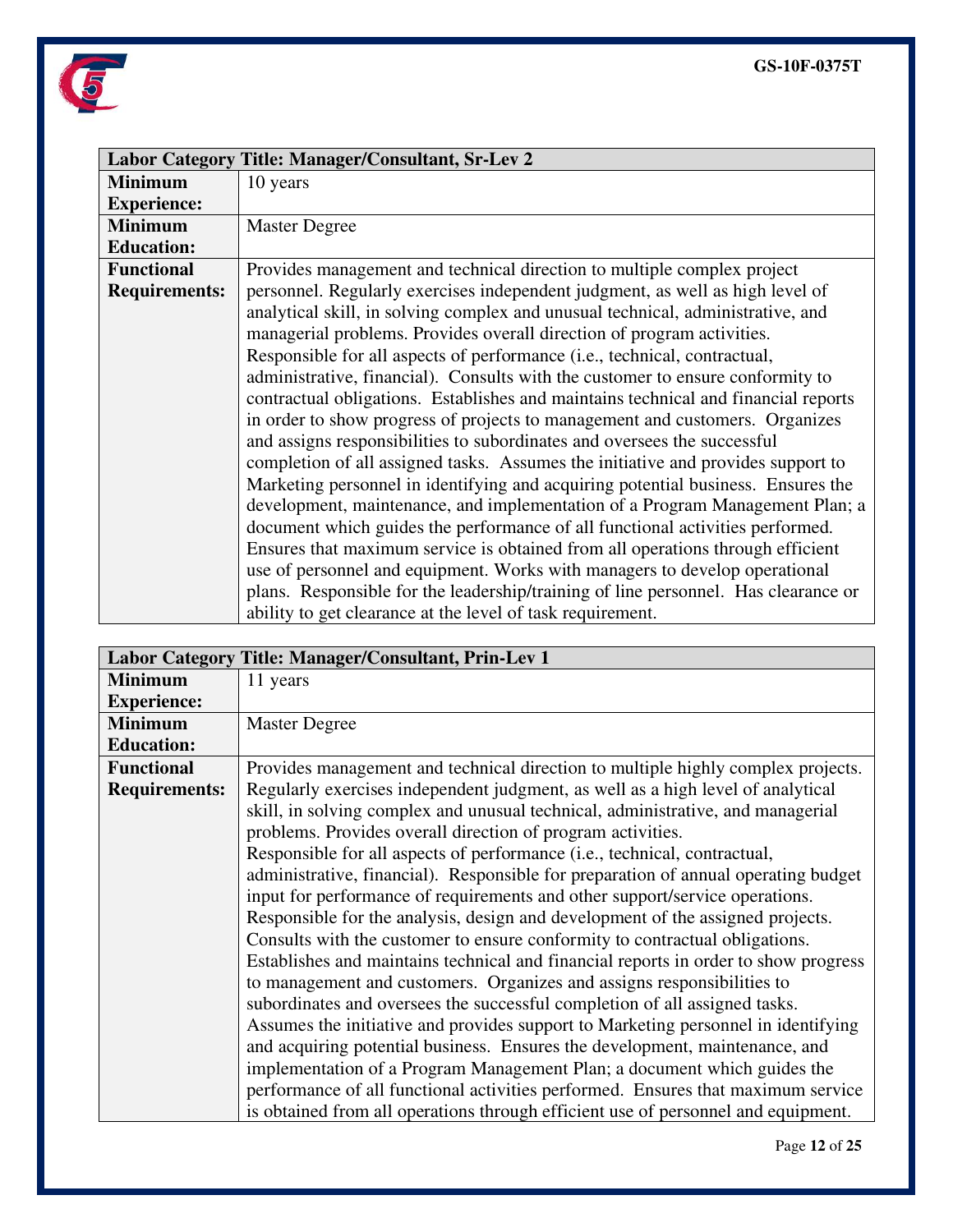

Works with managers to develop operational plans. Has clearance or ability to get clearance at the level of task requirement.

|                      | Labor Category Title: Manager/Consultant, Prin-Lev 2                                |  |  |  |  |  |  |  |  |
|----------------------|-------------------------------------------------------------------------------------|--|--|--|--|--|--|--|--|
| <b>Minimum</b>       | 12 years                                                                            |  |  |  |  |  |  |  |  |
| <b>Experience:</b>   |                                                                                     |  |  |  |  |  |  |  |  |
| <b>Minimum</b>       | <b>Master Degree</b>                                                                |  |  |  |  |  |  |  |  |
| <b>Education:</b>    |                                                                                     |  |  |  |  |  |  |  |  |
| <b>Functional</b>    | Provides management and technical direction to multiple highly complex projects.    |  |  |  |  |  |  |  |  |
| <b>Requirements:</b> | Regularly exercises independent judgment, as well as a high level of analytical     |  |  |  |  |  |  |  |  |
|                      | skill, in solving complex and unusual technical, administrative, and managerial     |  |  |  |  |  |  |  |  |
|                      | problems. Provides overall direction of program activities.                         |  |  |  |  |  |  |  |  |
|                      | Responsible for all aspects of performance (i.e., technical, contractual,           |  |  |  |  |  |  |  |  |
|                      | administrative, financial). Responsible for preparation of annual operating budget  |  |  |  |  |  |  |  |  |
|                      | input for performance of requirements and other support/service operations.         |  |  |  |  |  |  |  |  |
|                      | Responsible for the analysis, design and development of the assigned projects.      |  |  |  |  |  |  |  |  |
|                      | Consults with the customer to ensure conformity to contractual obligations.         |  |  |  |  |  |  |  |  |
|                      | Establishes and maintains technical and financial reports in order to show progress |  |  |  |  |  |  |  |  |
|                      | to management and customers. Organizes and assigns responsibilities to              |  |  |  |  |  |  |  |  |
|                      | subordinates and oversees the successful completion of all assigned tasks.          |  |  |  |  |  |  |  |  |
|                      | Assumes the initiative and provides support to Marketing personnel in identifying   |  |  |  |  |  |  |  |  |
|                      | and acquiring potential business. Ensures the development, maintenance, and         |  |  |  |  |  |  |  |  |
|                      | implementation of a Program Management Plan; a document which guides the            |  |  |  |  |  |  |  |  |
|                      | performance of all functional activities performed. Ensures that maximum service    |  |  |  |  |  |  |  |  |
|                      | is obtained from all operations through efficient use of personnel and equipment.   |  |  |  |  |  |  |  |  |
|                      | Works with managers to develop operational plans. Has clearance or ability to get   |  |  |  |  |  |  |  |  |
|                      | clearance at the level of task requirement.                                         |  |  |  |  |  |  |  |  |

|                      | Labor Category Title: Manager/Consultant, Prin-Lev 3                                |  |  |  |  |  |  |  |
|----------------------|-------------------------------------------------------------------------------------|--|--|--|--|--|--|--|
| <b>Minimum</b>       | 14 years                                                                            |  |  |  |  |  |  |  |
| <b>Experience:</b>   |                                                                                     |  |  |  |  |  |  |  |
| <b>Minimum</b>       | <b>Master Degree</b>                                                                |  |  |  |  |  |  |  |
| <b>Education:</b>    |                                                                                     |  |  |  |  |  |  |  |
| <b>Functional</b>    | Provides management and technical direction to multiple highly complex projects.    |  |  |  |  |  |  |  |
| <b>Requirements:</b> | Regularly exercises independent judgment, as well as a high level of analytical     |  |  |  |  |  |  |  |
|                      | skill, in solving complex and unusual technical, administrative, and managerial     |  |  |  |  |  |  |  |
|                      | problems. Provides overall direction of program activities.                         |  |  |  |  |  |  |  |
|                      | Responsible for all aspects of performance (i.e., technical, contractual,           |  |  |  |  |  |  |  |
|                      | administrative, financial). Responsible for preparation of annual operating budget  |  |  |  |  |  |  |  |
|                      | input for performance of requirements and other support/service operations.         |  |  |  |  |  |  |  |
|                      | Responsible for the analysis, design and development of the assigned projects.      |  |  |  |  |  |  |  |
|                      | Consults with the customer to ensure conformity to contractual obligations.         |  |  |  |  |  |  |  |
|                      | Establishes and maintains technical and financial reports in order to show progress |  |  |  |  |  |  |  |
|                      | to management and customers. Organizes and assigns responsibilities to              |  |  |  |  |  |  |  |
|                      | subordinates and oversees the successful completion of all assigned tasks.          |  |  |  |  |  |  |  |
|                      | Assumes the initiative and provides support to Marketing personnel in identifying   |  |  |  |  |  |  |  |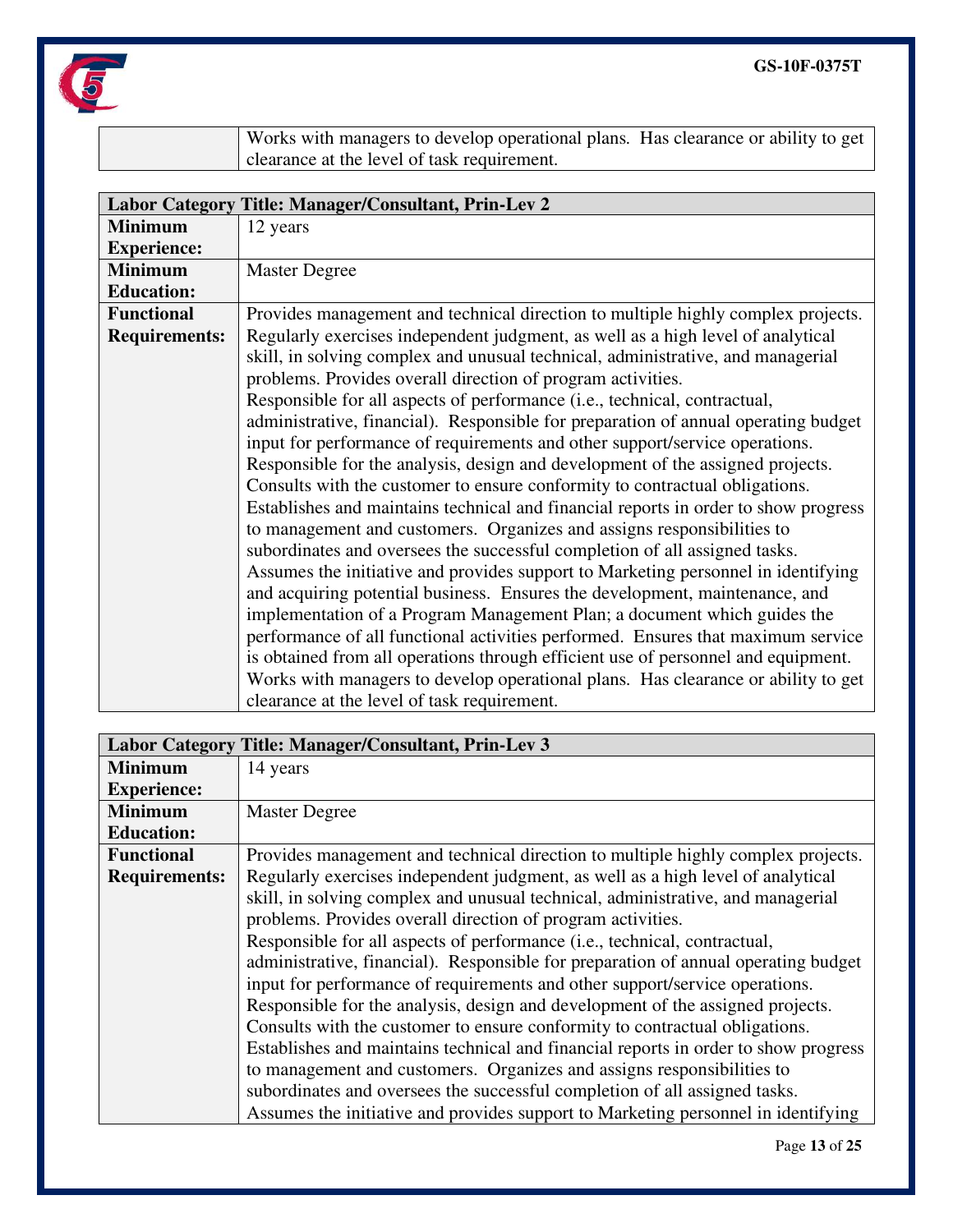

and acquiring potential business. Ensures the development, maintenance, and implementation of a Program Management Plan; a document which guides the performance of all functional activities performed. Ensures that maximum service is obtained from all operations through efficient use of personnel and equipment. Works with managers to develop operational plans. Has clearance or ability to get clearance at the level of task requirement.

|                      | Labor Category Title: Manager/Consultant, Exec-Lev 1                               |  |  |  |  |  |  |  |  |
|----------------------|------------------------------------------------------------------------------------|--|--|--|--|--|--|--|--|
| <b>Minimum</b>       | 16 years                                                                           |  |  |  |  |  |  |  |  |
| <b>Experience:</b>   |                                                                                    |  |  |  |  |  |  |  |  |
| <b>Minimum</b>       | <b>Master Degree</b>                                                               |  |  |  |  |  |  |  |  |
| <b>Education:</b>    |                                                                                    |  |  |  |  |  |  |  |  |
| <b>Functional</b>    | Provides management and technical direction to multiple highly complex projects.   |  |  |  |  |  |  |  |  |
| <b>Requirements:</b> | Regularly exercises independent judgment, as well as a high level of analytical    |  |  |  |  |  |  |  |  |
|                      | skill, in solving complex and unusual technical, administrative, and managerial    |  |  |  |  |  |  |  |  |
|                      | problems. Provides overall direction of program activities. Responsible for all    |  |  |  |  |  |  |  |  |
|                      | aspects of performance (i.e., technical, contractual, administrative, financial).  |  |  |  |  |  |  |  |  |
|                      | Responsible for preparation of annual operating budget input for performance of    |  |  |  |  |  |  |  |  |
|                      | requirements and other support/service operations. Responsible for the analysis,   |  |  |  |  |  |  |  |  |
|                      | design and development of the assigned projects. Consults with the customer to     |  |  |  |  |  |  |  |  |
|                      | ensure conformity to contractual obligations. Establishes and maintains technical  |  |  |  |  |  |  |  |  |
|                      | and financial reports in order to show progress to management and customers.       |  |  |  |  |  |  |  |  |
|                      | Organizes and assigns responsibilities to subordinates and oversees the successful |  |  |  |  |  |  |  |  |
|                      | completion of all assigned tasks. Assumes the initiative and provides support to   |  |  |  |  |  |  |  |  |
|                      | Marketing personnel in identifying and acquiring potential business. Ensures the   |  |  |  |  |  |  |  |  |
|                      | development, maintenance, and implementation of a Program Management Plan; a       |  |  |  |  |  |  |  |  |
|                      | document which guides the performance of all functional activities performed.      |  |  |  |  |  |  |  |  |
|                      | Ensures that maximum service is obtained from all operations through efficient     |  |  |  |  |  |  |  |  |
|                      | use of personnel and equipment. Works with managers to develop operational         |  |  |  |  |  |  |  |  |
|                      | plans. Has clearance or ability to get clearance at the level of task requirement. |  |  |  |  |  |  |  |  |

|                                                                                                         | Labor Category Title: Manager/Consultant, Exec-Lev 2                              |  |  |  |  |  |  |
|---------------------------------------------------------------------------------------------------------|-----------------------------------------------------------------------------------|--|--|--|--|--|--|
| <b>Minimum</b>                                                                                          | 18 years                                                                          |  |  |  |  |  |  |
| <b>Experience:</b>                                                                                      |                                                                                   |  |  |  |  |  |  |
| <b>Minimum</b>                                                                                          | <b>Master Degree</b>                                                              |  |  |  |  |  |  |
| <b>Education:</b>                                                                                       |                                                                                   |  |  |  |  |  |  |
| <b>Functional</b>                                                                                       | Provides management and technical direction to multiple highly complex projects.  |  |  |  |  |  |  |
| Regularly exercises independent judgment, as well as a high level of analytical<br><b>Requirements:</b> |                                                                                   |  |  |  |  |  |  |
| skill, in solving complex and unusual technical, administrative, and managerial                         |                                                                                   |  |  |  |  |  |  |
|                                                                                                         | problems. Provides overall direction of program activities. Responsible for all   |  |  |  |  |  |  |
|                                                                                                         | aspects of performance (i.e., technical, contractual, administrative, financial). |  |  |  |  |  |  |
|                                                                                                         | Responsible for preparation of annual operating budget input for performance of   |  |  |  |  |  |  |
|                                                                                                         | requirements and other support/service operations. Responsible for the analysis,  |  |  |  |  |  |  |
|                                                                                                         | design and development of the assigned projects. Consults with the customer to    |  |  |  |  |  |  |
|                                                                                                         | ensure conformity to contractual obligations. Establishes and maintains technical |  |  |  |  |  |  |
|                                                                                                         | and financial reports in order to show progress to management and customers.      |  |  |  |  |  |  |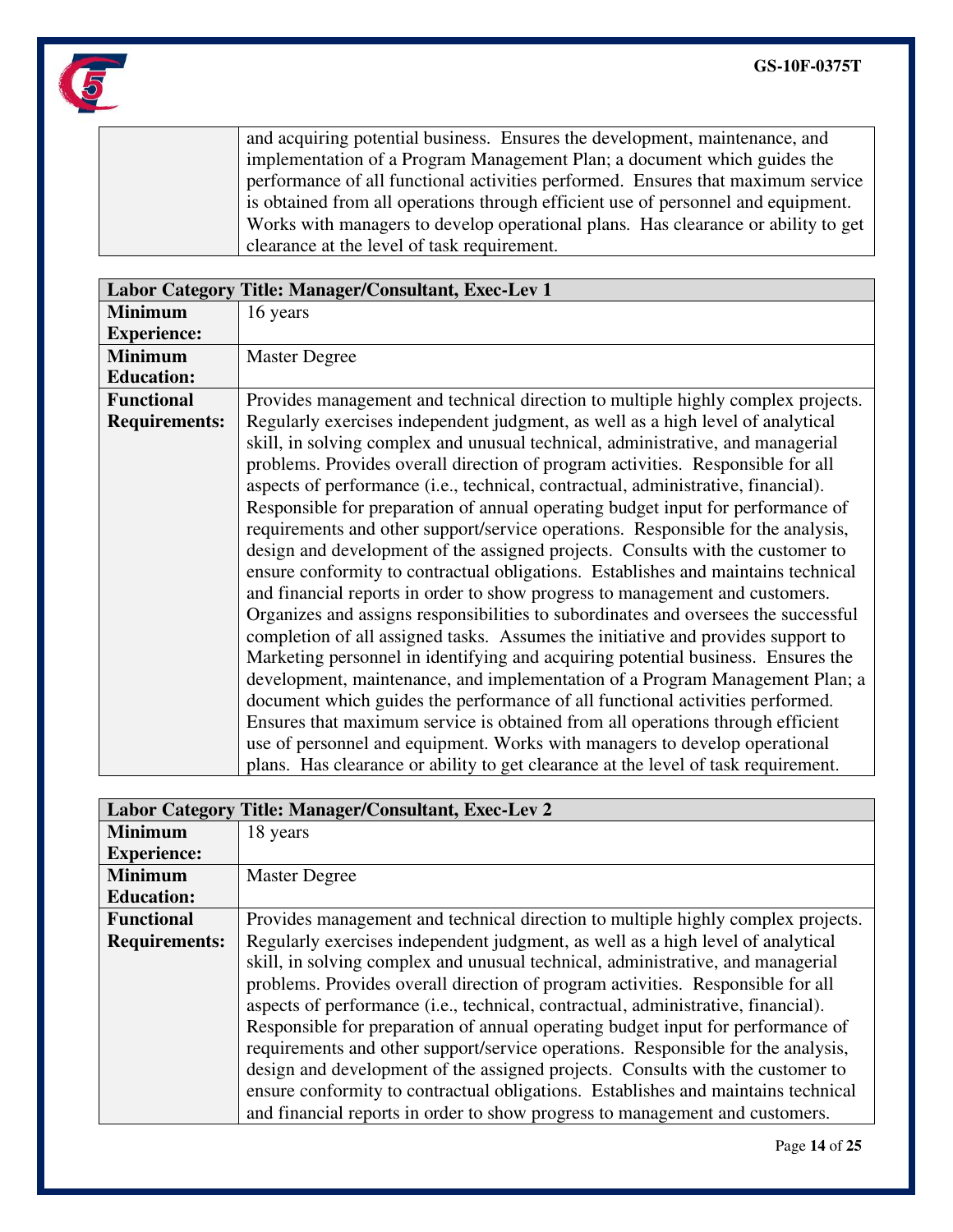

Organizes and assigns responsibilities to subordinates and oversees the successful completion of all assigned tasks. Assumes the initiative and provides support to Marketing personnel in identifying and acquiring potential business. Ensures the development, maintenance, and implementation of a Program Management Plan; a document which guides the performance of all functional activities performed. Ensures that maximum service is obtained from all operations through efficient use of personnel and equipment. Works with managers to develop operational plans. Has clearance or ability to get clearance at the level of task requirement.

|                      | Labor Category Title: Manager/Consultant, Sr Exec                                   |  |  |  |  |  |  |  |
|----------------------|-------------------------------------------------------------------------------------|--|--|--|--|--|--|--|
| <b>Minimum</b>       | 15 years                                                                            |  |  |  |  |  |  |  |
| <b>Experience:</b>   |                                                                                     |  |  |  |  |  |  |  |
| <b>Minimum</b>       | <b>PHD</b>                                                                          |  |  |  |  |  |  |  |
| <b>Education:</b>    |                                                                                     |  |  |  |  |  |  |  |
| <b>Functional</b>    | Provides management and technical direction to multiple highly complex projects.    |  |  |  |  |  |  |  |
| <b>Requirements:</b> | Regularly exercises independent judgment, as well as a high level of analytical     |  |  |  |  |  |  |  |
|                      | skill, in solving complex and unusual technical, administrative, and managerial     |  |  |  |  |  |  |  |
|                      | problems. Provides overall direction of program activities. Responsible for all     |  |  |  |  |  |  |  |
|                      | aspects of performance (i.e., technical, contractual, administrative, financial).   |  |  |  |  |  |  |  |
|                      | Responsible for preparation of annual operating budget input for performance of     |  |  |  |  |  |  |  |
|                      | requirements and other support/service operations. Responsible for the analysis,    |  |  |  |  |  |  |  |
|                      | design and development of the assigned projects. Consults with the customer to      |  |  |  |  |  |  |  |
|                      | ensure conformity to contractual obligations. Establishes and maintains technical   |  |  |  |  |  |  |  |
|                      | and financial reports in order to show progress to management and customers.        |  |  |  |  |  |  |  |
|                      | Organizes and assigns responsibilities to subordinates and oversees the successful  |  |  |  |  |  |  |  |
|                      | completion of all assigned tasks. Assumes the initiative and provides support to    |  |  |  |  |  |  |  |
|                      | Marketing personnel in identifying and acquiring potential business.                |  |  |  |  |  |  |  |
|                      | Ensures the development, maintenance, and implementation of a Program               |  |  |  |  |  |  |  |
|                      | Management Plan; a document which guides the performance of all functional          |  |  |  |  |  |  |  |
|                      | activities performed. Ensures that maximum service is obtained from all             |  |  |  |  |  |  |  |
|                      | operations through efficient use of personnel and equipment. Works with             |  |  |  |  |  |  |  |
|                      | managers to develop operational plans. Has clearance or ability to get clearance at |  |  |  |  |  |  |  |
|                      | the level of task requirement.                                                      |  |  |  |  |  |  |  |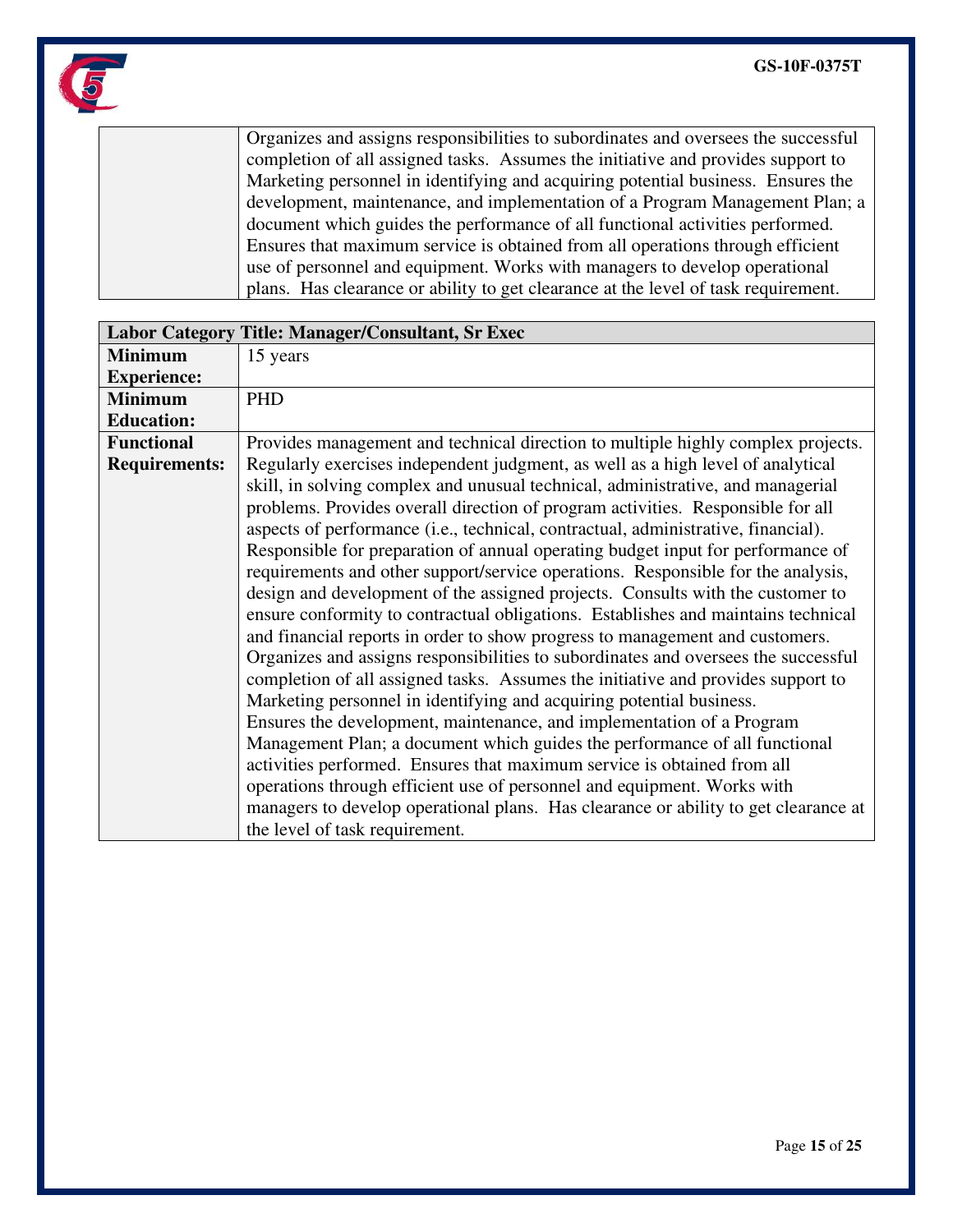

## **SIN 54151S GSA APPROVED PRICING**

| <b>GSA Contractor Site Rates</b>  |           |           |           |           |           |
|-----------------------------------|-----------|-----------|-----------|-----------|-----------|
| <b>Labor Category</b>             | 9/28/2017 | 9/28/2018 | 9/28/2019 | 9/28/2020 | 9/28/2021 |
|                                   | 9/27/2018 | 9/27/2019 | 9/27/2020 | 9/27/2021 | 9/27/2022 |
| Architect I                       |           |           |           |           | \$114.92  |
| Architect II                      |           |           |           |           | \$145.89  |
| <b>Architect III</b>              |           |           |           |           | \$175.79  |
| Database Administrator I          |           |           |           |           | \$95.56   |
| Database Administrator II         |           |           |           |           | \$119.65  |
| Database Administrator III        |           |           |           |           | \$142.88  |
| Help Desk I                       |           |           |           |           | \$62.72   |
| Help Desk II                      |           |           |           |           | \$79.91   |
| Help Desk III                     |           |           |           |           | \$98.06   |
| IT Program Manager                |           |           |           |           | \$170.97  |
| IT Project Manager I              |           |           |           |           | \$111.75  |
| IT Project Manager II             |           |           |           |           | \$138.13  |
| <b>IT Security Analyst I</b>      |           |           |           |           | \$113.37  |
| <b>IT Security Analyst II</b>     |           |           |           |           | \$142.81  |
| IT Security Analyst III           |           |           |           |           | \$175.41  |
| Network/Systems Administrator I   |           |           |           |           | \$106.05  |
| Network/Systems Administrator II  |           |           |           |           | \$130.50  |
| Network/Systems Administrator III |           |           |           |           | \$162.88  |
| Software Developer I              |           |           |           |           | \$115.60  |
| Software Developer II             |           |           |           |           | \$144.37  |
| Software Developer III            |           |           |           |           | \$179.79  |
| <b>Systems Analyst I</b>          |           |           |           |           | \$95.02   |
| <b>Systems Analyst II</b>         |           |           |           |           | \$120.69  |
| <b>Systems Analyst III</b>        |           |           |           |           | \$151.28  |
| Systems Engineer/Architect I      |           |           |           |           | \$116.32  |
| Systems Engineer/Architect II     |           |           |           |           | \$145.07  |
| Systems Engineer/Architect III    |           |           |           |           | \$177.60  |
| <b>Technical Writer I</b>         |           |           |           |           | \$79.09   |
| Technical Writer II               |           |           |           |           | \$96.32   |
| Technical Writer III              |           |           |           |           | \$121.98  |

The Service Contract Labor Standards (SCLS) is applicable to this contract as it applies to the entire Multiple Award Schedule and all services provided. While no specific labor categories have been identified as being subject to SCLS due to exemptions for professional employees (FAR 22.1101, 22.1102 and 29 CRF 541.300), this contract still maintains the provisions and protections for SCLS eligible labor categories. If and / or when the contractor adds SCLS labor categories / employees to the contract through the modification process, the contractor must inform the Contracting Officer and establish a SCLS matrix identifying the GSA labor category titles, the occupational code, SCLS labor category titles and the applicable WD number. Failure to do so may result in cancellation of the contract.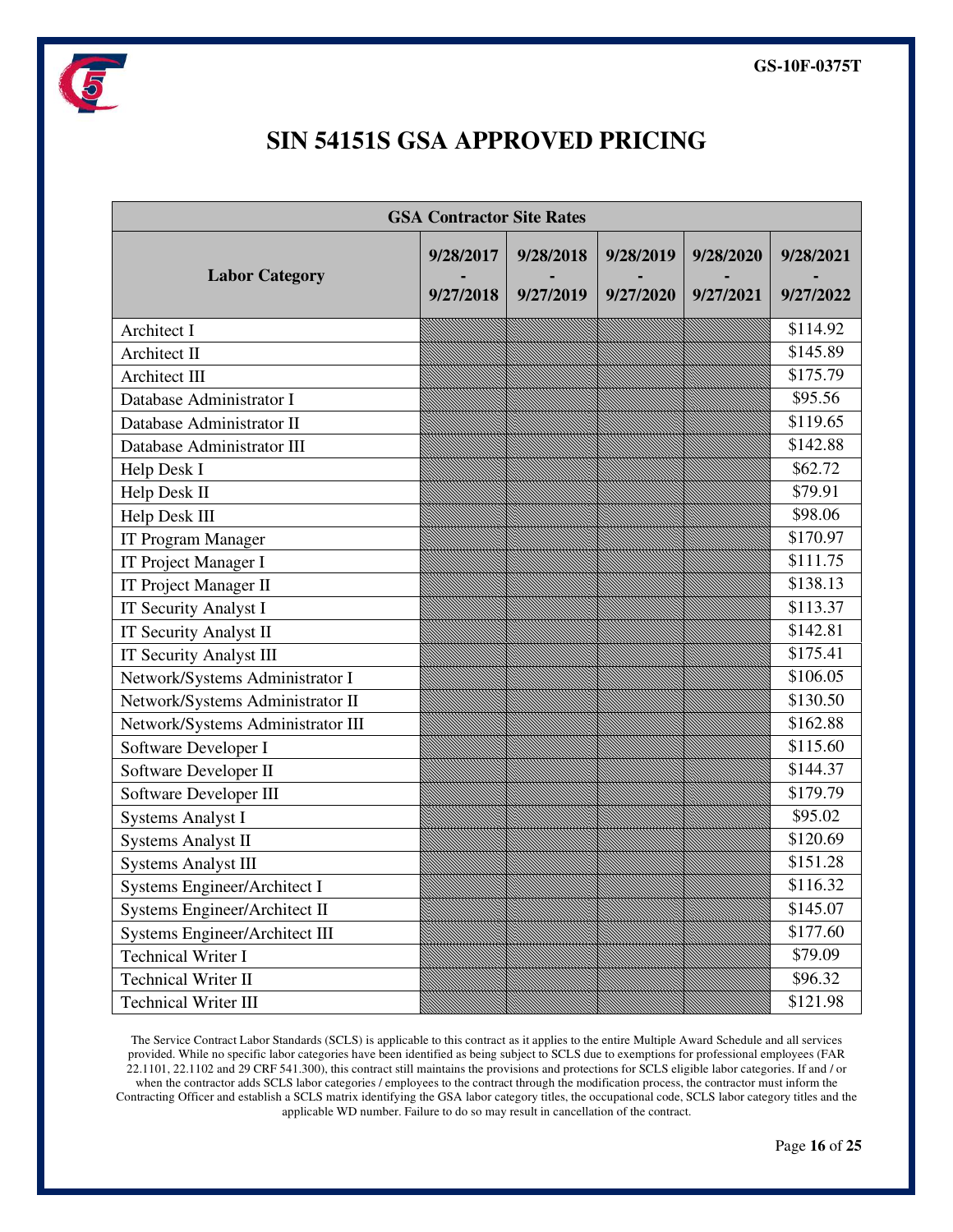

## **SIN 54151S GSA APPROVED PRICING**

| <b>GSA Government Site Rates</b>      |           |           |           |           |           |
|---------------------------------------|-----------|-----------|-----------|-----------|-----------|
| <b>Labor Category</b>                 | 9/28/2017 | 9/28/2018 | 9/28/2019 | 9/28/2020 | 9/28/2021 |
|                                       | 9/27/2018 | 9/27/2019 | 9/27/2020 | 9/27/2021 | 9/27/2022 |
| <b>Architect I</b>                    |           |           |           |           | \$105.67  |
| Architect II                          |           |           |           |           | \$134.14  |
| <b>Architect III</b>                  |           |           |           |           | \$161.63  |
| Database Administrator I              |           |           |           |           | \$87.87   |
| Database Administrator II             |           |           |           |           | \$110.02  |
| Database Administrator III            |           |           |           |           | \$131.37  |
| <b>Help Desk I</b>                    |           |           |           |           | \$57.67   |
| Help Desk II                          |           |           |           |           | \$73.47   |
| Help Desk III                         |           |           |           |           | \$90.17   |
| <b>IT Program Manager</b>             |           |           |           |           | \$157.21  |
| IT Project Manager I                  |           |           |           |           | \$102.75  |
| IT Project Manager II                 |           |           |           |           | \$127.01  |
| <b>IT Security Analyst I</b>          |           |           |           |           | \$104.23  |
| <b>IT Security Analyst II</b>         |           |           |           |           | \$131.32  |
| <b>IT Security Analyst III</b>        |           |           |           |           | \$161.28  |
| Network/Systems Administrator I       |           |           |           |           | \$97.51   |
| Network/Systems Administrator II      |           |           |           |           | \$119.98  |
| Network/Systems Administrator III     |           |           |           |           | \$149.78  |
| Software Developer I                  |           |           |           |           | \$106.29  |
| Software Developer II                 |           |           |           |           | \$132.75  |
| Software Developer III                |           |           |           |           | \$165.32  |
| <b>Systems Analyst I</b>              |           |           |           |           | \$87.37   |
| <b>Systems Analyst II</b>             |           |           |           |           | \$110.97  |
| <b>Systems Analyst III</b>            |           |           |           |           | \$139.11  |
| Systems Engineer/Architect I          |           |           |           |           | \$106.95  |
| Systems Engineer/Architect II         |           |           |           |           | \$133.39  |
| <b>Systems Engineer/Architect III</b> |           |           |           |           | \$163.30  |
| <b>Technical Writer I</b>             |           |           |           |           | \$72.72   |
| <b>Technical Writer II</b>            |           |           |           |           | \$88.57   |
| <b>Technical Writer III</b>           |           |           |           |           | \$112.17  |

The Service Contract Labor Standards (SCLS) is applicable to this contract as it applies to the entire Multiple Award Schedule and all services provided. While no specific labor categories have been identified as being subject to SCLS due to exemptions for professional employees (FAR 22.1101, 22.1102 and 29 CRF 541.300), this contract still maintains the provisions and protections for SCLS eligible labor categories. If and / or when the contractor adds SCLS labor categories / employees to the contract through the modification process, the contractor must inform the Contracting Officer and establish a SCLS matrix identifying the GSA labor category titles, the occupational code, SCLS labor category titles and the applicable WD number. Failure to do so may result in cancellation of the contract.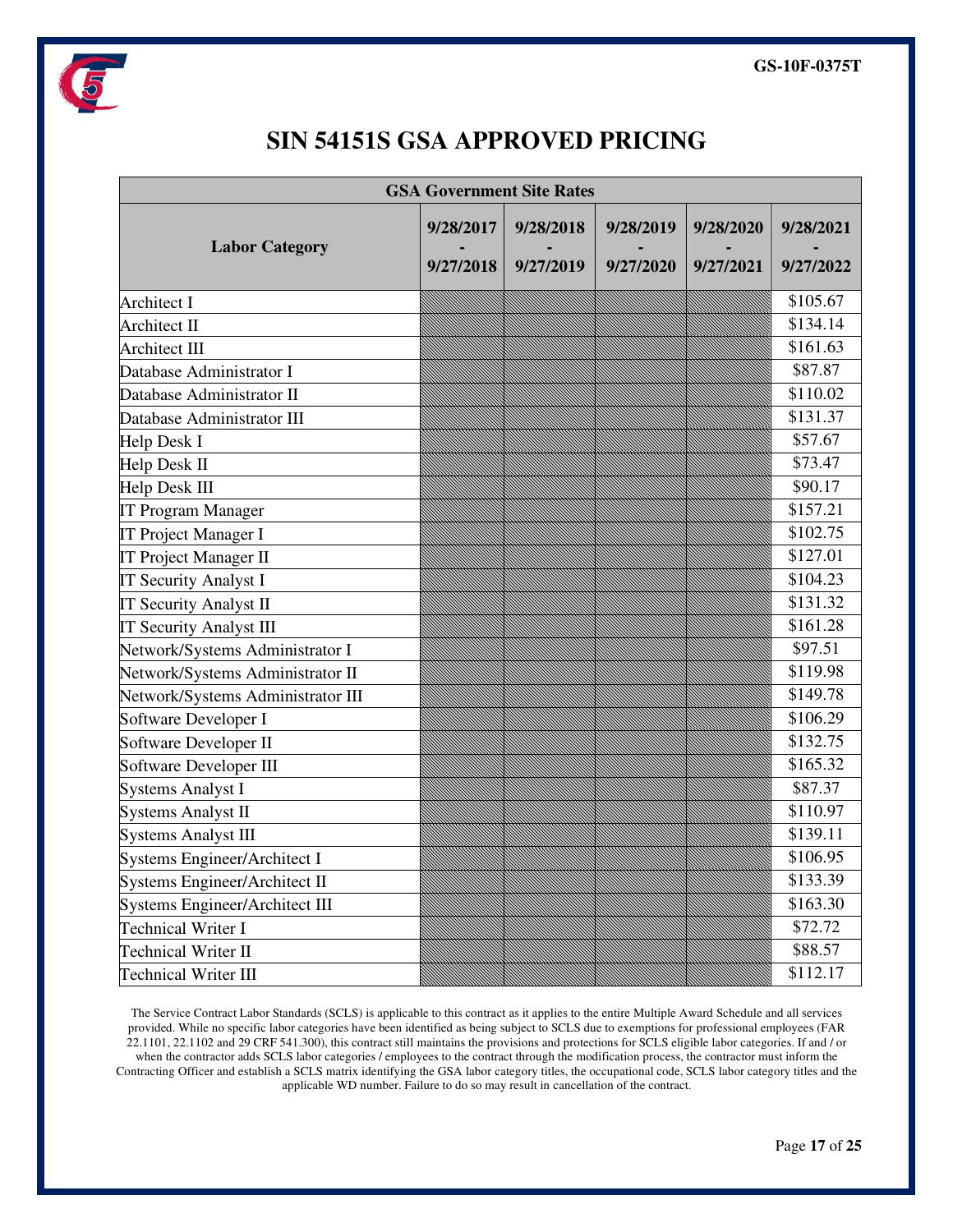

## **SIN 54151S LABOR CATEGORY DESCRIPTIONS**

The following substitution of education experience with the work experience applies:

#### **Experience Sub:**

Master's Degree  $+2$  additional years of experience  $=$  Doctorate's Degree Bachelor's Degree  $+ 2$  additional years of experience  $=$  Master's Degree Associate's Degree + 3 additional years of experience = Bachelor's Degree HS Diploma or  $GED + 2$  additional years of experience = Associate's Degree

#### **Education Sub:**

A Doctoral Degree may be substituted for 2 years of required experience with a Master's Degree or 6 years with a Bachelor's Degree

A Master's Degree may be substituted for 2 years of required experience with a Bachelor's Degree A Bachelor's Degree may be substituted for 3 years of required experience with an Associate's Degree.

An Associate's Degree may be substituted for 2 years of required experience with a HS Diploma or GED.

| <b>Architect I</b>       |                                                                                                                                                                                                                                                                                                                            |
|--------------------------|----------------------------------------------------------------------------------------------------------------------------------------------------------------------------------------------------------------------------------------------------------------------------------------------------------------------------|
| <b>Minimum</b>           | 2 years                                                                                                                                                                                                                                                                                                                    |
| <b>Experience:</b>       |                                                                                                                                                                                                                                                                                                                            |
| <b>Minimum</b>           | Bachelor's Degree                                                                                                                                                                                                                                                                                                          |
| <b>Education:</b>        |                                                                                                                                                                                                                                                                                                                            |
| <b>Functional</b>        | Design and implement computer and information networks, such as                                                                                                                                                                                                                                                            |
| <b>Responsibilities:</b> | local area networks (LAN), wide area networks (WAN), intranets,<br>extranets, and other data communications networks. Perform network<br>modeling, analysis, and planning. May also design network and<br>computer security measures. May research and recommend network<br>and data communications hardware and software. |

| <b>Architect II</b>      |                                                                    |
|--------------------------|--------------------------------------------------------------------|
| <b>Minimum</b>           | 5 years                                                            |
| <b>Experience:</b>       |                                                                    |
| <b>Minimum</b>           | Bachelor's Degree                                                  |
| <b>Education:</b>        |                                                                    |
| <b>Functional</b>        | Design and implement computer and information networks, such as    |
| <b>Responsibilities:</b> | local area networks (LAN), wide area networks (WAN), intranets,    |
|                          | extranets, and other data communications networks. Perform network |
|                          | modeling, analysis, and planning. May also design network and      |
|                          | computer security measures. May research and recommend network     |
|                          | and data communications hardware and software.                     |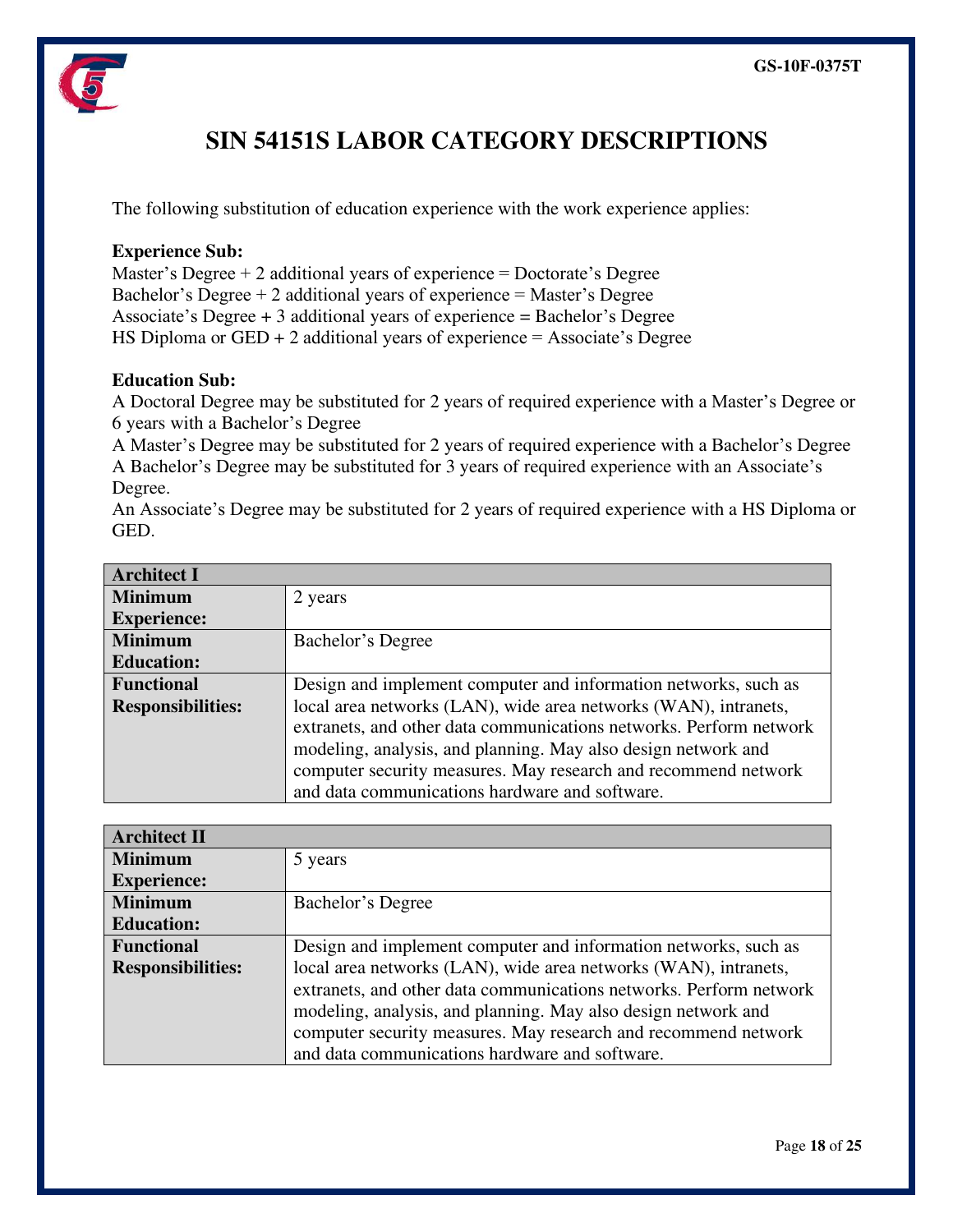

| <b>Architect III</b>     |                                                                                                                                                                                                                                                                                                                            |
|--------------------------|----------------------------------------------------------------------------------------------------------------------------------------------------------------------------------------------------------------------------------------------------------------------------------------------------------------------------|
| <b>Minimum</b>           | 8 years                                                                                                                                                                                                                                                                                                                    |
| <b>Experience:</b>       |                                                                                                                                                                                                                                                                                                                            |
| <b>Minimum</b>           | Bachelor's Degree                                                                                                                                                                                                                                                                                                          |
| <b>Education:</b>        |                                                                                                                                                                                                                                                                                                                            |
| <b>Functional</b>        | Design and implement computer and information networks, such as                                                                                                                                                                                                                                                            |
| <b>Responsibilities:</b> | local area networks (LAN), wide area networks (WAN), intranets,<br>extranets, and other data communications networks. Perform network<br>modeling, analysis, and planning. May also design network and<br>computer security measures. May research and recommend network<br>and data communications hardware and software. |

| <b>Database Administrator I</b> |                                                                                                                                     |
|---------------------------------|-------------------------------------------------------------------------------------------------------------------------------------|
| <b>Minimum</b>                  | 2 years                                                                                                                             |
| <b>Experience:</b>              |                                                                                                                                     |
| <b>Minimum</b>                  | Bachelor's Degree                                                                                                                   |
| <b>Education:</b>               |                                                                                                                                     |
| <b>Functional</b>               | Administer, test, and implement computer databases, applying                                                                        |
| <b>Responsibilities:</b>        | knowledge of database management systems. Coordinate changes to<br>computer databases. May plan, coordinate, and implement security |
|                                 | measures to safeguard computer databases.                                                                                           |

| <b>Database Administrator II</b> |                                                                                                                                     |
|----------------------------------|-------------------------------------------------------------------------------------------------------------------------------------|
| <b>Minimum</b>                   | 5 years                                                                                                                             |
| <b>Experience:</b>               |                                                                                                                                     |
| <b>Minimum</b>                   | Bachelor's Degree                                                                                                                   |
| <b>Education:</b>                |                                                                                                                                     |
| <b>Functional</b>                | Administer, test, and implement computer databases, applying                                                                        |
| <b>Responsibilities:</b>         | knowledge of database management systems. Coordinate changes to<br>computer databases. May plan, coordinate, and implement security |
|                                  | measures to safeguard computer databases.                                                                                           |

| <b>Database Administrator III</b> |                                                                  |
|-----------------------------------|------------------------------------------------------------------|
| <b>Minimum</b>                    | 8 years                                                          |
| <b>Experience:</b>                |                                                                  |
| <b>Minimum</b>                    | Bachelor's Degree                                                |
| <b>Education:</b>                 |                                                                  |
| <b>Functional</b>                 | Administer, test, and implement computer databases, applying     |
| <b>Responsibilities:</b>          | knowledge of database management systems. Coordinate changes to  |
|                                   | computer databases. May plan, coordinate, and implement security |
|                                   | measures to safeguard computer databases.                        |

| <b>Help Desk I</b> |                          |
|--------------------|--------------------------|
| <b>Minimum</b>     | 0 years                  |
| <b>Experience:</b> |                          |
| <b>Minimum</b>     | <b>Associates Degree</b> |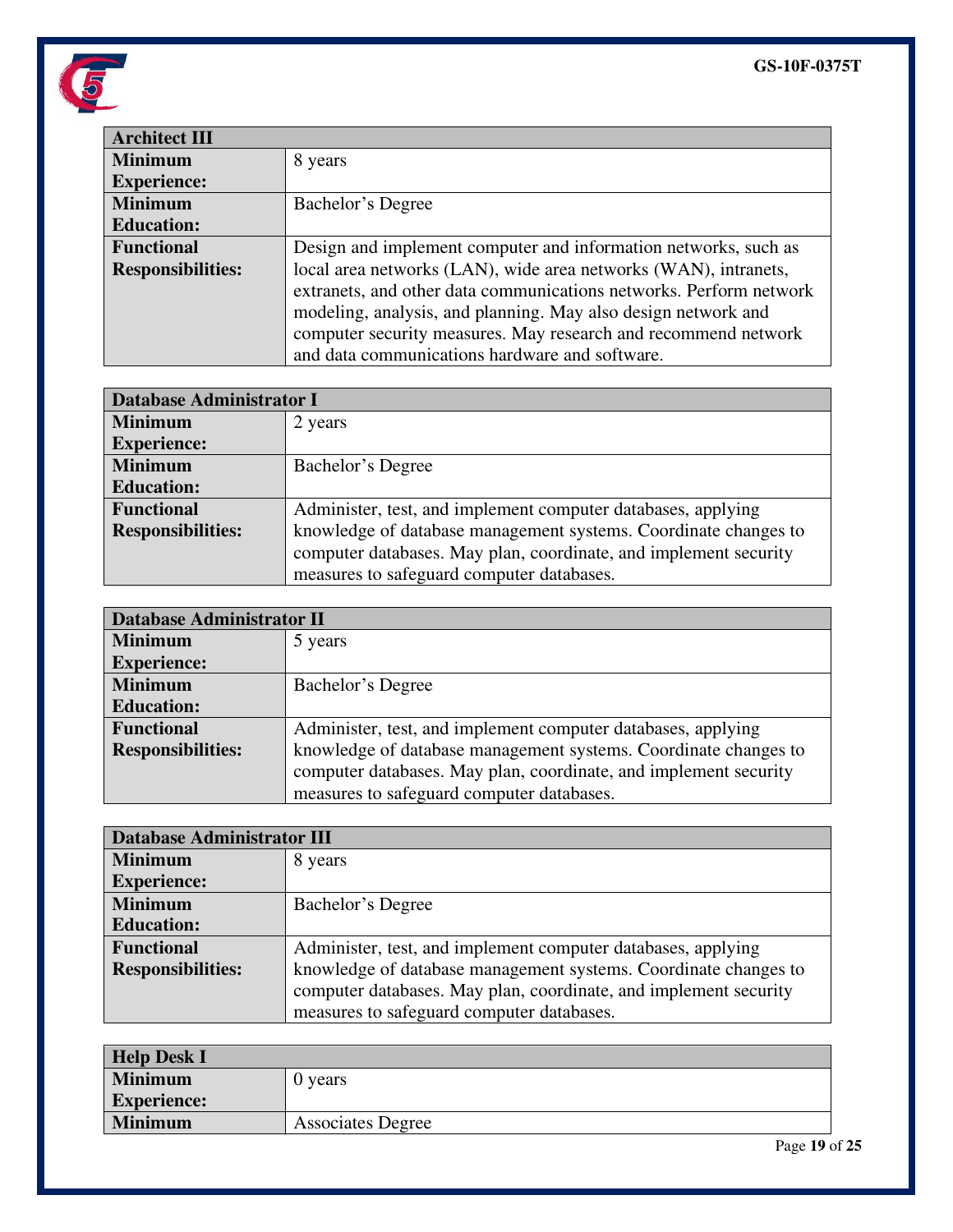

| <b>Education:</b>        |                                                                       |
|--------------------------|-----------------------------------------------------------------------|
| <b>Functional</b>        | Provide technical assistance to computer users. Answer questions or   |
| <b>Responsibilities:</b> | resolve computer problems for clients in person, or via telephone or  |
|                          | electronically. May provide assistance concerning the use of computer |
|                          | hardware and software, including printing, installation, word         |
|                          | processing, electronic mail, and operating systems.                   |

| <b>Help Desk II</b>      |                                                                       |
|--------------------------|-----------------------------------------------------------------------|
| <b>Minimum</b>           | 3 years                                                               |
| <b>Experience:</b>       |                                                                       |
| <b>Minimum</b>           | <b>Associates Degree</b>                                              |
| <b>Education:</b>        |                                                                       |
| <b>Functional</b>        | Provide technical assistance to computer users. Answer questions or   |
| <b>Responsibilities:</b> | resolve computer problems for clients in person, or via telephone or  |
|                          | electronically. May provide assistance concerning the use of computer |
|                          | hardware and software, including printing, installation, word         |
|                          | processing, electronic mail, and operating systems.                   |

| <b>Help Desk III</b>     |                                                                       |
|--------------------------|-----------------------------------------------------------------------|
| <b>Minimum</b>           | 5 years                                                               |
| <b>Experience:</b>       |                                                                       |
| <b>Minimum</b>           | <b>Associates Degree</b>                                              |
| <b>Education:</b>        |                                                                       |
| <b>Functional</b>        | Provide technical assistance to computer users. Answer questions or   |
| <b>Responsibilities:</b> | resolve computer problems for clients in person, or via telephone or  |
|                          | electronically. May provide assistance concerning the use of computer |
|                          | hardware and software, including printing, installation, word         |
|                          | processing, electronic mail, and operating systems.                   |

| <b>IT Project Manager I</b> |                                                                          |
|-----------------------------|--------------------------------------------------------------------------|
| <b>Minimum</b>              | 3 years                                                                  |
| <b>Experience:</b>          |                                                                          |
| <b>Minimum</b>              | Bachelor's Degree                                                        |
| <b>Education:</b>           |                                                                          |
| <b>Functional</b>           | Plans, initiates, and manages IT projects. Leads technical staff. Serves |
| <b>Responsibilities:</b>    | as liaison between business and technical aspects of projects. Plans     |
|                             | project stages and assesses business implications for each stage.        |
|                             | Monitors progress to assure deadlines, standards, and cost targets are   |
|                             | met.                                                                     |

| <b>IT Project Manager II</b> |                                                                          |
|------------------------------|--------------------------------------------------------------------------|
| <b>Minimum</b>               | 6 years                                                                  |
| <b>Experience:</b>           |                                                                          |
| <b>Minimum</b>               | Bachelor's Degree                                                        |
| <b>Education:</b>            |                                                                          |
| <b>Functional</b>            | Plans, initiates, and manages IT projects. Leads technical staff. Serves |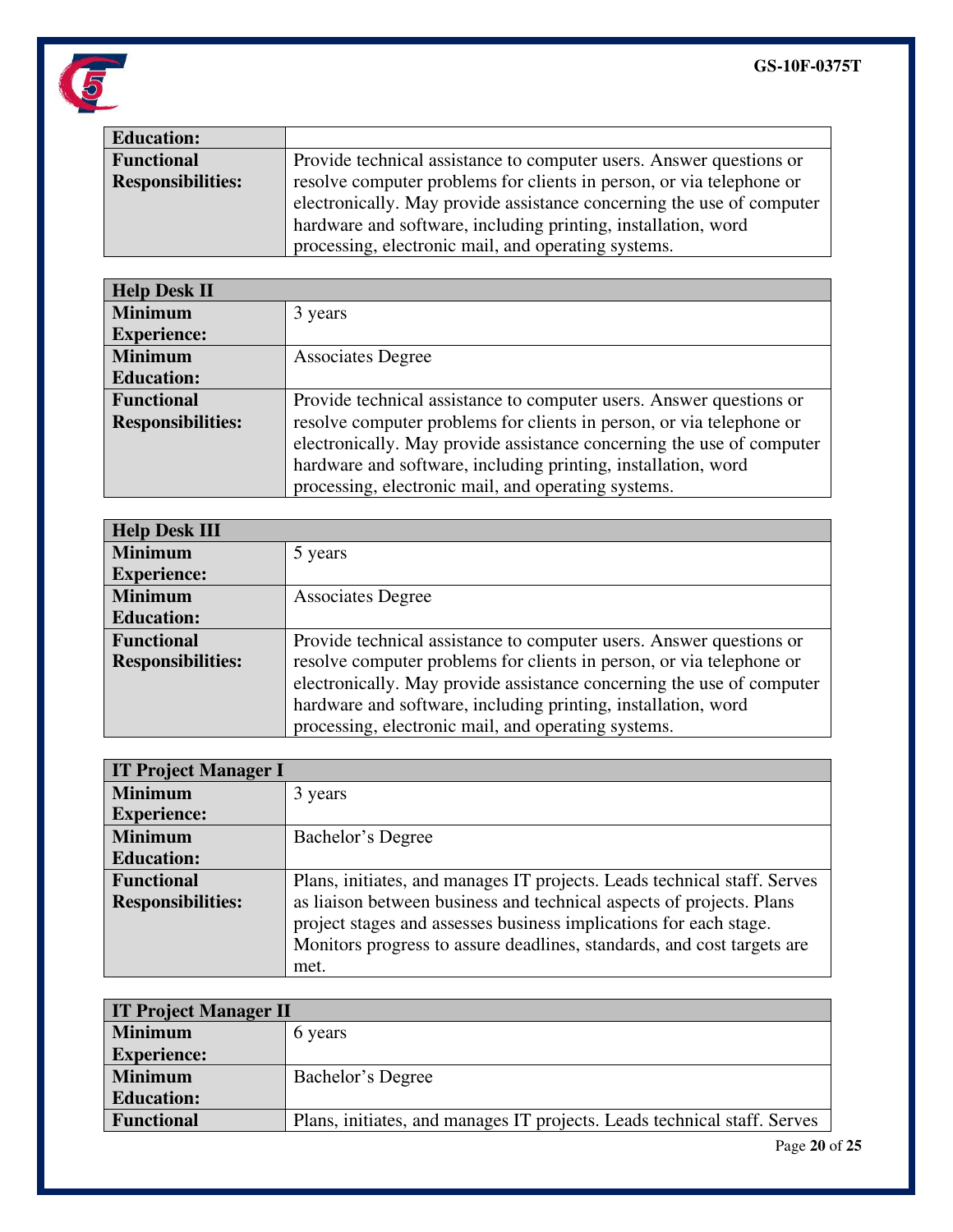

| <b>Responsibilities:</b> | as liaison between business and technical aspects of projects. Plans   |
|--------------------------|------------------------------------------------------------------------|
|                          | project stages and assesses business implications for each stage.      |
|                          | Monitors progress to assure deadlines, standards, and cost targets are |
|                          | met.                                                                   |

| <b>IT Program Manager</b> |                                                                        |
|---------------------------|------------------------------------------------------------------------|
| <b>Minimum</b>            | 9 years                                                                |
| <b>Experience:</b>        |                                                                        |
| <b>Minimum</b>            | Bachelor's Degree                                                      |
| <b>Education:</b>         |                                                                        |
| <b>Functional</b>         | Plans, initiates, and manages IT programs. Leads technical staff.      |
| <b>Responsibilities:</b>  | Serves as liaison between business and technical aspects of programs.  |
|                           | Monitors progress to assure deadlines, standards, and cost targets are |
|                           | met.                                                                   |

| <b>IT Security Analyst I</b> |                                                                       |
|------------------------------|-----------------------------------------------------------------------|
| <b>Minimum</b>               | 2 years                                                               |
| <b>Experience:</b>           |                                                                       |
| <b>Minimum</b>               | Bachelor's Degree                                                     |
| <b>Education:</b>            |                                                                       |
| <b>Functional</b>            | Plans, implements, upgrades, and monitors security measures for       |
| <b>Responsibilities:</b>     | computer networks and information. Ensures appropriate security       |
|                              | controls are in place to safeguard digital files and vital electronic |
|                              | infrastructure. Responds to computer security breaches and viruses.   |

| <b>IT Security Analyst II</b> |                                                                       |
|-------------------------------|-----------------------------------------------------------------------|
| <b>Minimum</b>                | 5 years                                                               |
| <b>Experience:</b>            |                                                                       |
| <b>Minimum</b>                | Bachelor's Degree                                                     |
| <b>Education:</b>             |                                                                       |
| <b>Functional</b>             | Plans, implements, upgrades, and monitors security measures for       |
| <b>Responsibilities:</b>      | computer networks and information. Ensures appropriate security       |
|                               | controls are in place to safeguard digital files and vital electronic |
|                               | infrastructure. Responds to computer security breaches and viruses.   |

| <b>IT Security Analyst III</b> |                                                                       |
|--------------------------------|-----------------------------------------------------------------------|
| <b>Minimum</b>                 | 8 years                                                               |
| <b>Experience:</b>             |                                                                       |
| <b>Minimum</b>                 | Bachelor's Degree                                                     |
| <b>Education:</b>              |                                                                       |
| <b>Functional</b>              | Plans, implements, upgrades, and monitors security measures for       |
| <b>Responsibilities:</b>       | computer networks and information. Ensures appropriate security       |
|                                | controls are in place to safeguard digital files and vital electronic |
|                                | infrastructure. Responds to computer security breaches and viruses.   |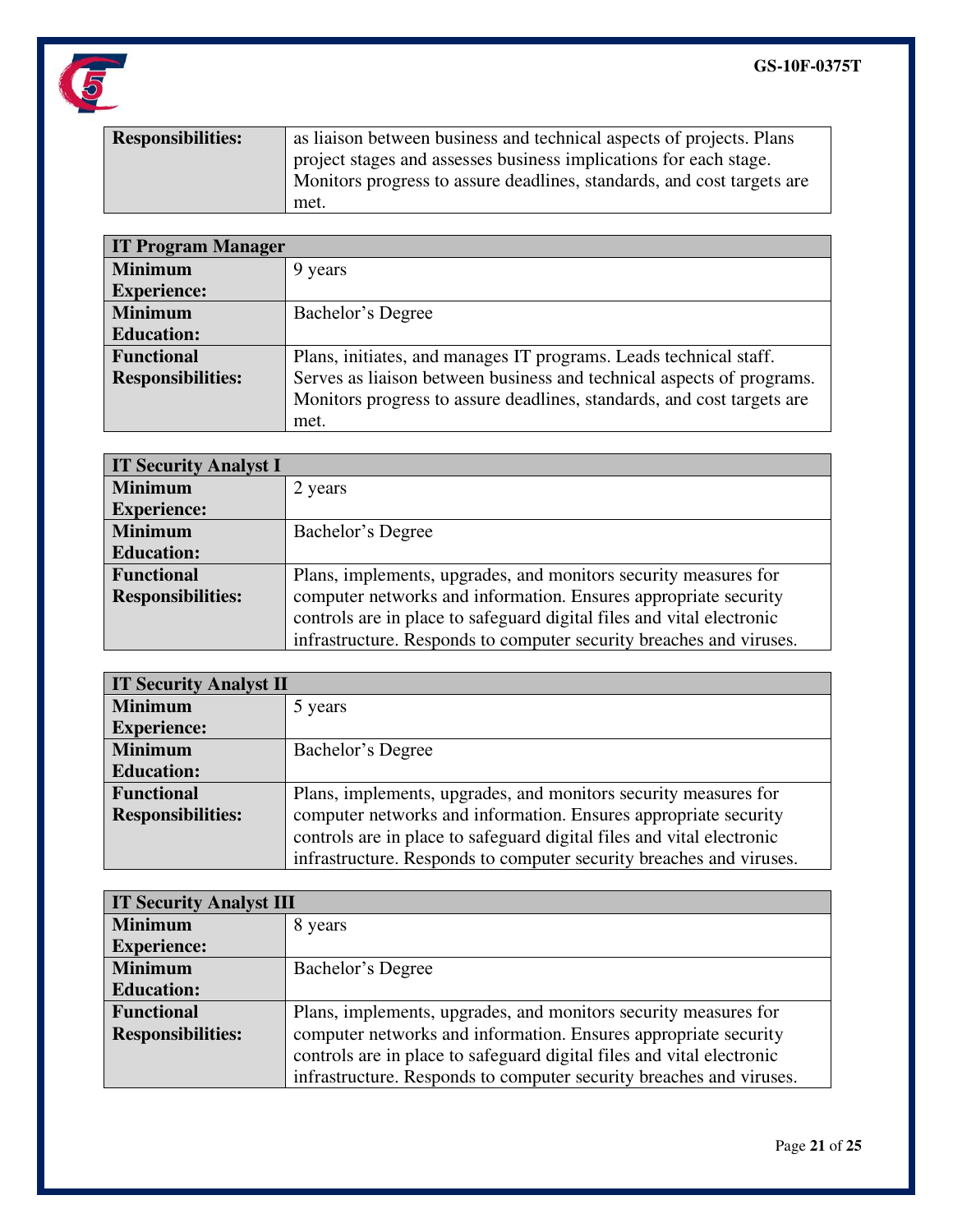

| <b>Network/Systems Administrator I</b> |                                                                                                                                                                                                                                                                                                                                                                                                                                                                                                                                                                                                                                               |
|----------------------------------------|-----------------------------------------------------------------------------------------------------------------------------------------------------------------------------------------------------------------------------------------------------------------------------------------------------------------------------------------------------------------------------------------------------------------------------------------------------------------------------------------------------------------------------------------------------------------------------------------------------------------------------------------------|
| <b>Minimum</b>                         | 2 years                                                                                                                                                                                                                                                                                                                                                                                                                                                                                                                                                                                                                                       |
| <b>Experience:</b>                     |                                                                                                                                                                                                                                                                                                                                                                                                                                                                                                                                                                                                                                               |
| <b>Minimum</b>                         | Bachelor's Degree                                                                                                                                                                                                                                                                                                                                                                                                                                                                                                                                                                                                                             |
| <b>Education:</b>                      |                                                                                                                                                                                                                                                                                                                                                                                                                                                                                                                                                                                                                                               |
| <b>Functional</b>                      | Install, configure, and support an organization's local area network                                                                                                                                                                                                                                                                                                                                                                                                                                                                                                                                                                          |
| <b>Responsibilities:</b>               | (LAN), wide area network (WAN), and Internet systems or a segment<br>of a network system. Monitor network to ensure network availability<br>to all system users and may perform necessary maintenance to support<br>network availability. May monitor and test Web site performance to<br>ensure Web sites operate correctly and without interruption. May<br>assist in network modeling, analysis, planning, and coordination<br>between network and data communications hardware and software.<br>May supervise computer user support specialists and computer<br>network support specialists. May administer network security<br>measures. |

| <b>Network/Systems Administrator II</b> |                                                                                                                                                                                                                                                                                                                                                                                                                                                                                                                                                                                                                                               |
|-----------------------------------------|-----------------------------------------------------------------------------------------------------------------------------------------------------------------------------------------------------------------------------------------------------------------------------------------------------------------------------------------------------------------------------------------------------------------------------------------------------------------------------------------------------------------------------------------------------------------------------------------------------------------------------------------------|
| <b>Minimum</b>                          | 5 years                                                                                                                                                                                                                                                                                                                                                                                                                                                                                                                                                                                                                                       |
| <b>Experience:</b>                      |                                                                                                                                                                                                                                                                                                                                                                                                                                                                                                                                                                                                                                               |
| <b>Minimum</b>                          | Bachelor's Degree                                                                                                                                                                                                                                                                                                                                                                                                                                                                                                                                                                                                                             |
| <b>Education:</b>                       |                                                                                                                                                                                                                                                                                                                                                                                                                                                                                                                                                                                                                                               |
| <b>Functional</b>                       | Install, configure, and support an organization's local area network                                                                                                                                                                                                                                                                                                                                                                                                                                                                                                                                                                          |
| <b>Responsibilities:</b>                | (LAN), wide area network (WAN), and Internet systems or a segment<br>of a network system. Monitor network to ensure network availability<br>to all system users and may perform necessary maintenance to support<br>network availability. May monitor and test Web site performance to<br>ensure Web sites operate correctly and without interruption. May<br>assist in network modeling, analysis, planning, and coordination<br>between network and data communications hardware and software.<br>May supervise computer user support specialists and computer<br>network support specialists. May administer network security<br>measures. |

| <b>Network/Systems Administrator III</b> |                                                                      |
|------------------------------------------|----------------------------------------------------------------------|
| <b>Minimum</b>                           | 8 years                                                              |
| <b>Experience:</b>                       |                                                                      |
| <b>Minimum</b>                           | Bachelor's Degree                                                    |
| <b>Education:</b>                        |                                                                      |
| <b>Functional</b>                        | Install, configure, and support an organization's local area network |
| <b>Responsibilities:</b>                 | (LAN), wide area network (WAN), and Internet systems or a segment    |
|                                          | of a network system. Monitor network to ensure network availability  |
|                                          | to all system users and may perform necessary maintenance to support |
|                                          | network availability. May monitor and test Web site performance to   |
|                                          | ensure Web sites operate correctly and without interruption. May     |
|                                          | assist in network modeling, analysis, planning, and coordination     |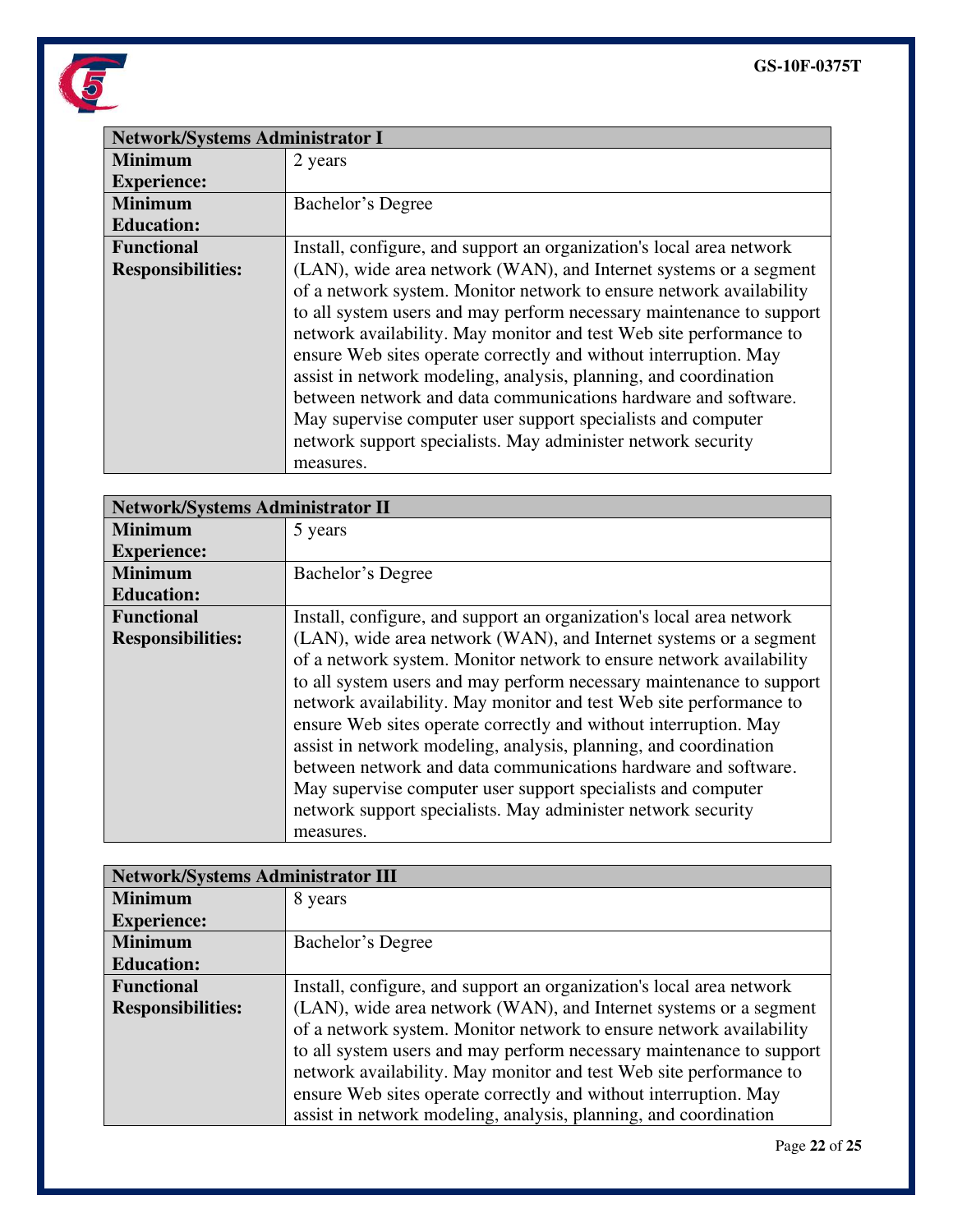

between network and data communications hardware and software. May supervise computer user support specialists and computer network support specialists. May administer network security measures.

| <b>Software Developer I</b> |                                                                     |
|-----------------------------|---------------------------------------------------------------------|
| <b>Minimum</b>              | 2 years                                                             |
| <b>Experience:</b>          |                                                                     |
| <b>Minimum</b>              | Bachelor's Degree                                                   |
| <b>Education:</b>           |                                                                     |
| <b>Functional</b>           | Designs, develops, and tests computer systems and software          |
| <b>Responsibilities:</b>    | applications. Analyzes user needs to develop software and systems   |
|                             | solutions. Designs customized software or systems solutions to meet |
|                             | customer needs.                                                     |

| <b>Software Developer II</b> |                                                                     |
|------------------------------|---------------------------------------------------------------------|
| <b>Minimum</b>               | 5 years                                                             |
| <b>Experience:</b>           |                                                                     |
| <b>Minimum</b>               | Bachelor's Degree                                                   |
| <b>Education:</b>            |                                                                     |
| <b>Functional</b>            | Designs, develops, and tests computer systems and software          |
| <b>Responsibilities:</b>     | applications. Analyzes user needs to develop software and systems   |
|                              | solutions. Designs customized software or systems solutions to meet |
|                              | customer needs.                                                     |

| <b>Software Developer III</b> |                                                                     |
|-------------------------------|---------------------------------------------------------------------|
| <b>Minimum</b>                | 8 years                                                             |
| <b>Experience:</b>            |                                                                     |
| <b>Minimum</b>                | Bachelor's Degree                                                   |
| <b>Education:</b>             |                                                                     |
| <b>Functional</b>             | Designs, develops, and tests computer systems and software          |
| <b>Responsibilities:</b>      | applications. Analyzes user needs to develop software and systems   |
|                               | solutions. Designs customized software or systems solutions to meet |
|                               | customer needs.                                                     |

| <b>Systems Analyst I</b> |                                                                     |
|--------------------------|---------------------------------------------------------------------|
| <b>Minimum</b>           | 2 years                                                             |
| <b>Experience:</b>       |                                                                     |
| <b>Minimum</b>           | Bachelor's Degree                                                   |
| <b>Education:</b>        |                                                                     |
| <b>Functional</b>        | Analyzes technical data processing problems to implement and        |
| <b>Responsibilities:</b> | improve computer systems. Analyzes user requirements, procedures,   |
|                          | and problems to automate or improve existing systems and review     |
|                          | computer system capabilities, workflow, and scheduling limitations. |

**Systems Analyst II**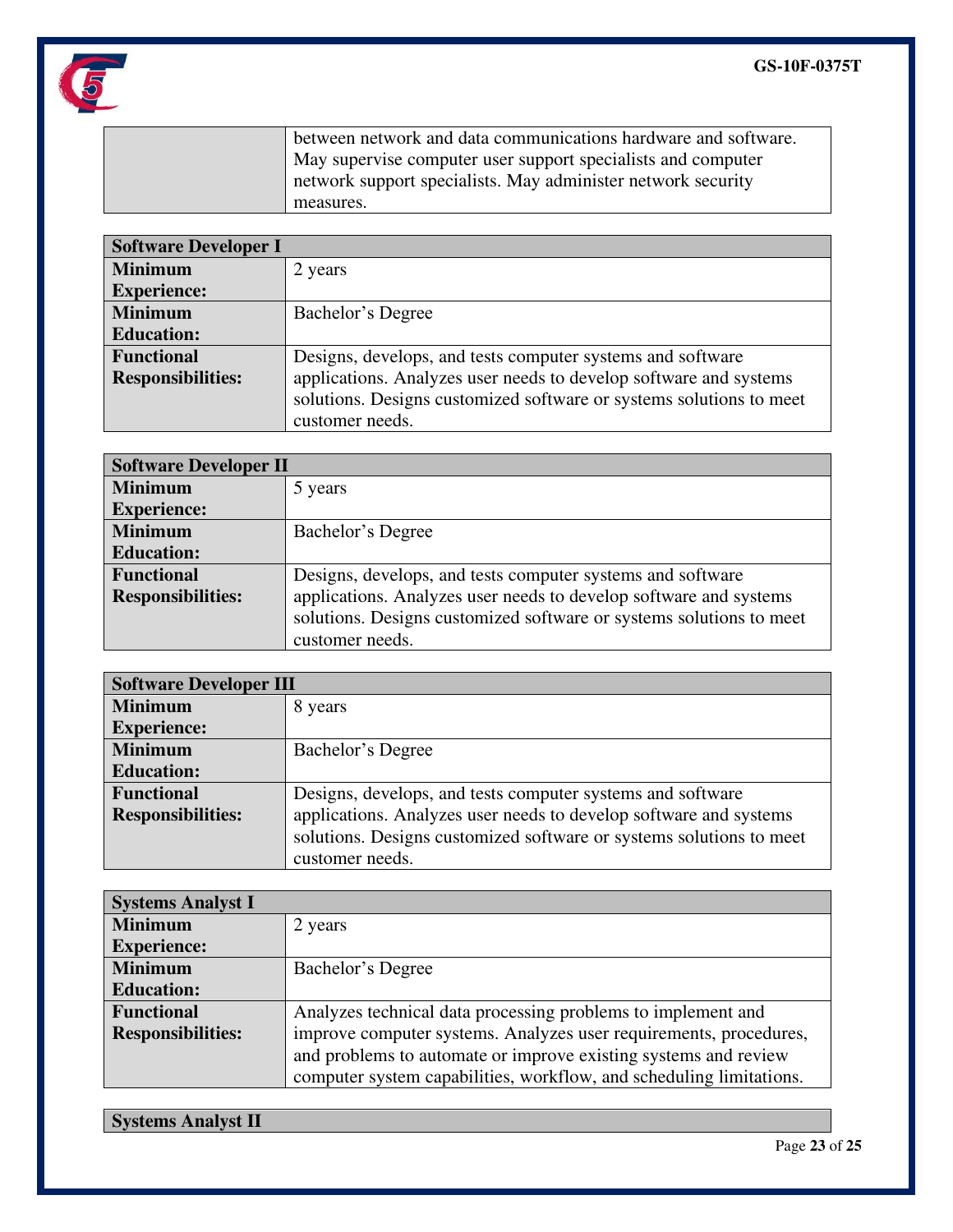

| <b>Minimum</b>           | 5 years                                                             |
|--------------------------|---------------------------------------------------------------------|
| <b>Experience:</b>       |                                                                     |
| <b>Minimum</b>           | Bachelor's Degree                                                   |
| <b>Education:</b>        |                                                                     |
| <b>Functional</b>        | Analyzes technical data processing problems to implement and        |
| <b>Responsibilities:</b> | improve computer systems. Analyzes user requirements, procedures,   |
|                          | and problems to automate or improve existing systems and review     |
|                          | computer system capabilities, workflow, and scheduling limitations. |

| <b>Systems Analyst III</b> |                                                                     |
|----------------------------|---------------------------------------------------------------------|
| <b>Minimum</b>             | 8 years                                                             |
| <b>Experience:</b>         |                                                                     |
| <b>Minimum</b>             | Bachelor's Degree                                                   |
| <b>Education:</b>          |                                                                     |
| <b>Functional</b>          | Analyzes technical data processing problems to implement and        |
| <b>Responsibilities:</b>   | improve computer systems. Analyzes user requirements, procedures,   |
|                            | and problems to automate or improve existing systems and review     |
|                            | computer system capabilities, workflow, and scheduling limitations. |

| <b>Systems Engineer/Architect I</b> |                                                                     |
|-------------------------------------|---------------------------------------------------------------------|
| <b>Minimum</b>                      | 2 years                                                             |
| <b>Experience:</b>                  |                                                                     |
| <b>Minimum</b>                      | Bachelor's Degree                                                   |
| <b>Education:</b>                   |                                                                     |
| <b>Functional</b>                   | Designs and develops solutions to complex applications problems,    |
| <b>Responsibilities:</b>            | system administration issues, or network concerns. Performs systems |
|                                     | management and integration functions.                               |

| <b>Systems Engineer/Architect II</b> |                                                                     |
|--------------------------------------|---------------------------------------------------------------------|
| <b>Minimum</b>                       | 5 years                                                             |
| <b>Experience:</b>                   |                                                                     |
| <b>Minimum</b>                       | Bachelor's Degree                                                   |
| <b>Education:</b>                    |                                                                     |
| <b>Functional</b>                    | Designs and develops solutions to complex applications problems,    |
| <b>Responsibilities:</b>             | system administration issues, or network concerns. Performs systems |
|                                      | management and integration functions.                               |

| <b>Systems Engineer/Architect III</b> |                                                                     |
|---------------------------------------|---------------------------------------------------------------------|
| <b>Minimum</b>                        | 8 years                                                             |
| <b>Experience:</b>                    |                                                                     |
| <b>Minimum</b>                        | Bachelor's Degree                                                   |
| <b>Education:</b>                     |                                                                     |
| <b>Functional</b>                     | Designs and develops solutions to complex applications problems,    |
| <b>Responsibilities:</b>              | system administration issues, or network concerns. Performs systems |
|                                       | management and integration functions.                               |